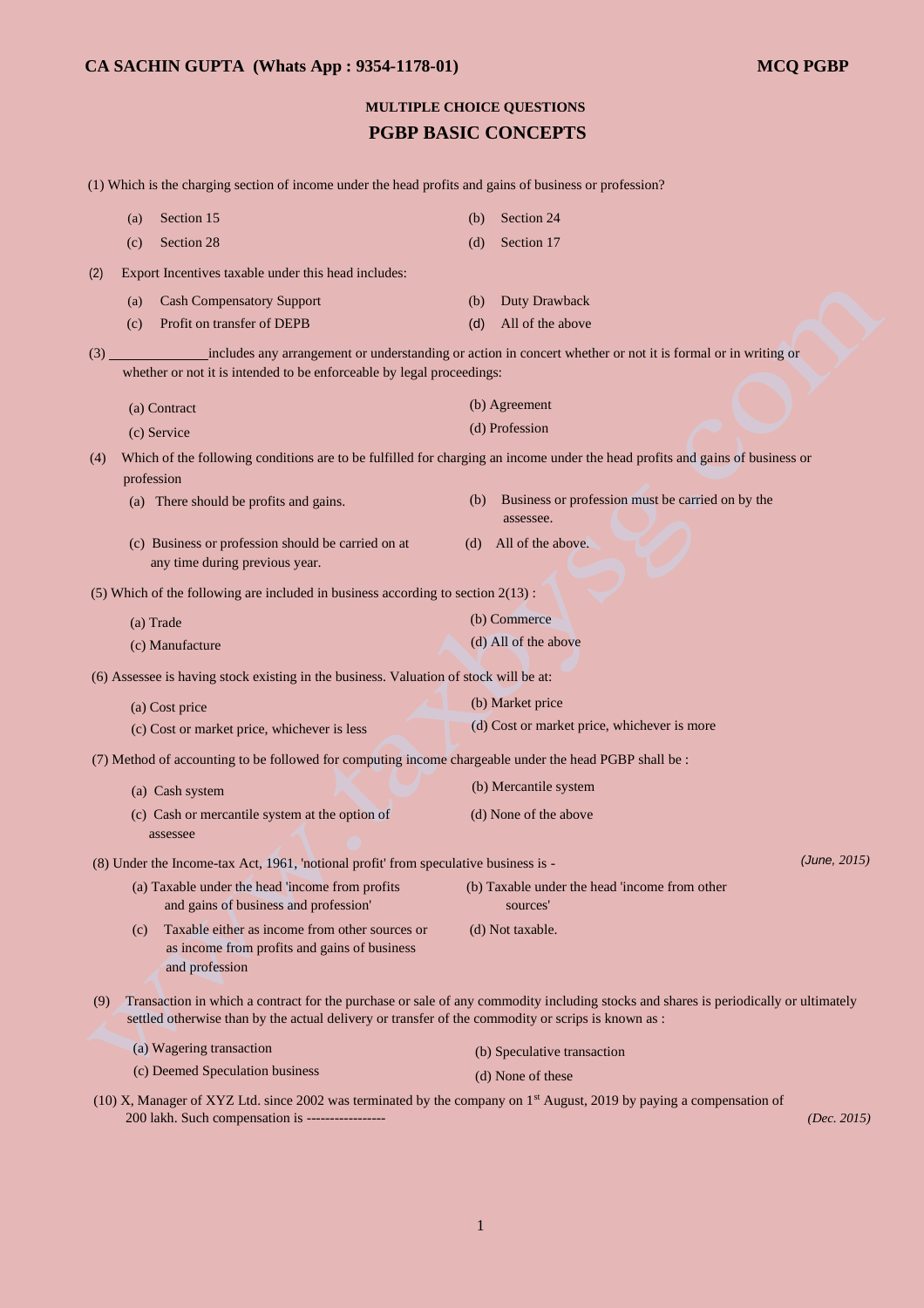|      | (a) Not Chargeable<br>(c) Chargeable under section $17(3)(i)$                                                                                                                                                                                                                                                  | (b) Not chargeable under the Income-tax<br>(d) Chargeable under section 28. |
|------|----------------------------------------------------------------------------------------------------------------------------------------------------------------------------------------------------------------------------------------------------------------------------------------------------------------|-----------------------------------------------------------------------------|
| (11) | HSK, an LLP had taken keyman insurance policy on the life of its managing partner. The policy got matured on 13th<br>September, 2019 and an amount of $\overline{5}75$ lakh was paid by the insurers to the managing partner. The amount so received<br>on maturity of the policy by the managing partner is - |                                                                             |
|      | (a) Fully exempt $u/s$ 10(10D)                                                                                                                                                                                                                                                                                 | (b) $50\%$ of $75$ lakh exempt                                              |
|      | (c) ₹751akh taxable                                                                                                                                                                                                                                                                                            | (d) ₹25 lakh exempt and ₹50 lakh taxable                                    |
|      |                                                                                                                                                                                                                                                                                                                |                                                                             |

(12) Raman & Co., a partnership firm, received  $\overline{55,00,000}$  from an insurance company under keyman insurance policy consequent to demise of partner Pramod. The amount of premium  $\overline{2}2,30,000$  paid earlier was claimed as deduction under section 37(1) by the firm. The amount received from the insurance company is - *(June 2016)* 

| (a) Tax-free under section $10(10D)$                                                                                      | (b) Fully taxable as income |
|---------------------------------------------------------------------------------------------------------------------------|-----------------------------|
| (c) ₹ 2,70,000 is taxable                                                                                                 | (d) ₹ 2.30,000 is taxable   |
| (13) Under the head 'profits and gains of business or profession', the method of accounting that should be followed by an |                             |

assessee is - *(June 2016)* 

| (a) Cash system only   | (b) Mercantile system only                |
|------------------------|-------------------------------------------|
| (c) Hybrid system only | (d) Cash system or mercantile system only |

## **DEPRECIATION, WDV, ACTUAL COST ADDITIONAL DEPRECIATION, UNABSORBED DEPRECIATION & INVESTMENT ALLOWANCE**

(14) As per section 30, which expenditure incurred for a building used for the business or profession shall not be allowed as deduction?

| (a) Rent, rates and taxes | (b) Insurance of building |
|---------------------------|---------------------------|
| (c) Repairs of building   | (d) Capital expenditure   |

(15) Group of assets falling within a class of assets comprising of tangible & intangible assets is known as :

| (a) Group of assets | (b) Block of assets |
|---------------------|---------------------|
| (c) Set of assets   | (d) None of these   |

(16) Which of the following condition should be fulfilled for claiming depreciation u/s 32 ?

| (a) Asset must be owned wholly or partly by the | (b) Asset must be used for the purpose of business |
|-------------------------------------------------|----------------------------------------------------|
| assessee.                                       | or profession of the assessee.                     |
| (c) Asset should be used during the relevant    | (d) All of the above.                              |
| Assessment year.                                |                                                    |

(17) Depreciation available, if asset is used for less than 180 days during the year of acquisition shall be ----- of eligible rate:

| (a) $50\%$  |  | (b) $20\%$ |
|-------------|--|------------|
| (c) $100\%$ |  | (d) $15%$  |

(18) If the Plant & Machinery is used for less than 180 days in the year of its acquisition, then, at what rate the depreciation on that asset should be provided under section 32?

|          | (a) $7.5%$ | (b) $15%$ |
|----------|------------|-----------|
| (c) $20$ |            | (d) 10%   |

(19) If the Computer is purchased on 11th May, 2019 then at what rate depreciation will be provided on it?

| (a) $40\%$ | (b) $20%$ |
|------------|-----------|
| (c) 30%    | $(d)$ 0%  |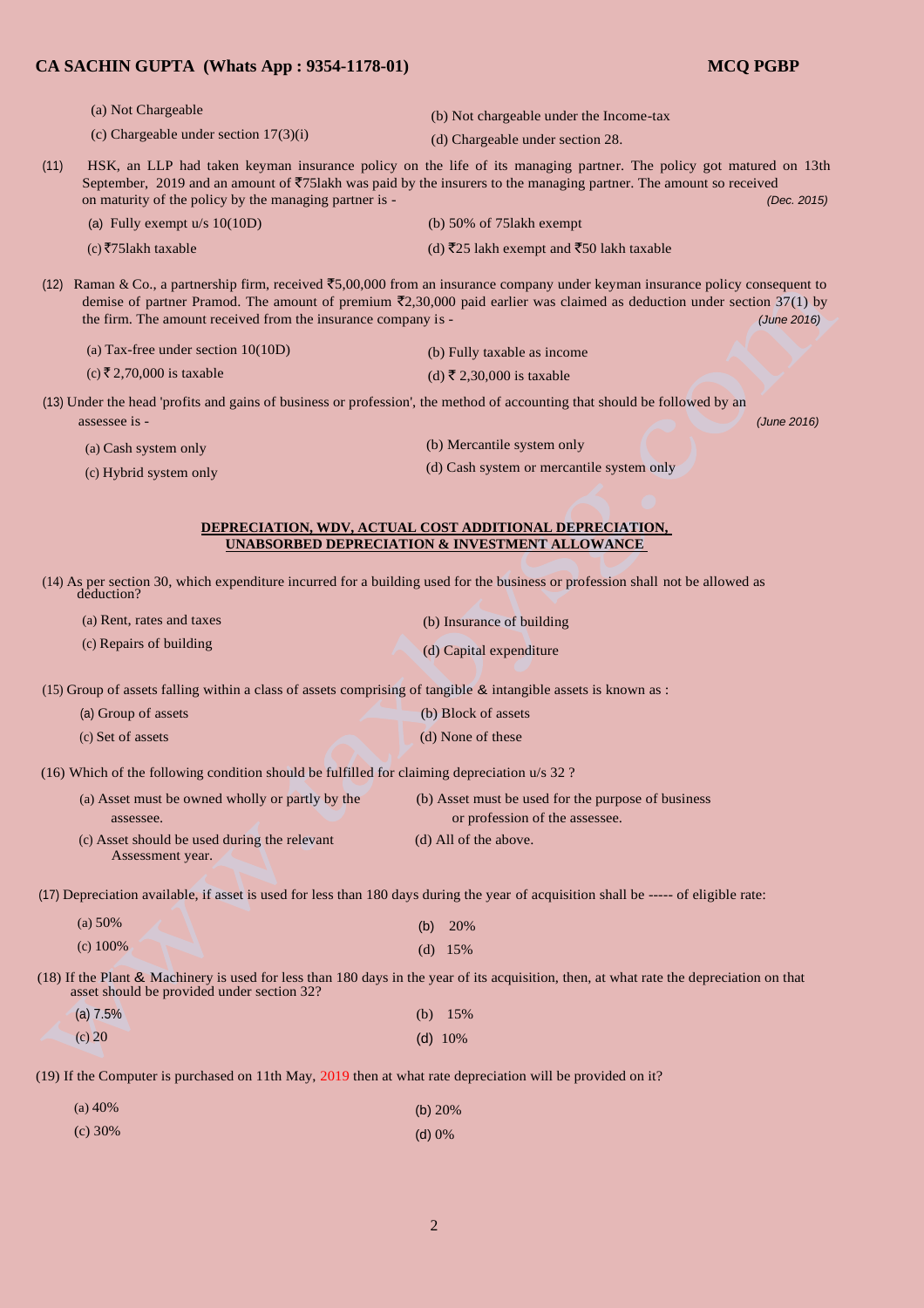(20) If the machinery is purchased on 4th October, 2019 then at what rate depreciation will be provided on it?

|      | (a)                                                                                                                                                                                                                                                                                                                                                                                                    | 30%                                                                                                           | (b) $7.5%$                                                                                                                                                                                                                                                                                                                                                                                         |
|------|--------------------------------------------------------------------------------------------------------------------------------------------------------------------------------------------------------------------------------------------------------------------------------------------------------------------------------------------------------------------------------------------------------|---------------------------------------------------------------------------------------------------------------|----------------------------------------------------------------------------------------------------------------------------------------------------------------------------------------------------------------------------------------------------------------------------------------------------------------------------------------------------------------------------------------------------|
|      | (c)                                                                                                                                                                                                                                                                                                                                                                                                    | 15%                                                                                                           | $(d)$ 10%                                                                                                                                                                                                                                                                                                                                                                                          |
|      |                                                                                                                                                                                                                                                                                                                                                                                                        |                                                                                                               | (21) The transfer of one or more undertakings as a result of the sale for a lump sum consideration without values being assigned to                                                                                                                                                                                                                                                                |
|      |                                                                                                                                                                                                                                                                                                                                                                                                        | the individual assets and liabilities in the sale is known as :                                               |                                                                                                                                                                                                                                                                                                                                                                                                    |
|      |                                                                                                                                                                                                                                                                                                                                                                                                        | (a) Lump sum sale                                                                                             | (b) Slump sale                                                                                                                                                                                                                                                                                                                                                                                     |
|      |                                                                                                                                                                                                                                                                                                                                                                                                        | (c) Aggregate sale                                                                                            | (d) Total sale                                                                                                                                                                                                                                                                                                                                                                                     |
|      |                                                                                                                                                                                                                                                                                                                                                                                                        | (22) What is the rate of depreciation charged on computer software?                                           |                                                                                                                                                                                                                                                                                                                                                                                                    |
|      | (a)                                                                                                                                                                                                                                                                                                                                                                                                    | 10%                                                                                                           | (b) $15%$                                                                                                                                                                                                                                                                                                                                                                                          |
|      | (c)                                                                                                                                                                                                                                                                                                                                                                                                    | 40%                                                                                                           | (d) $20%$                                                                                                                                                                                                                                                                                                                                                                                          |
|      |                                                                                                                                                                                                                                                                                                                                                                                                        | (23) Rate of depreciation chargeable on residential building for business for the assessment year 2020-21 is- |                                                                                                                                                                                                                                                                                                                                                                                                    |
|      | (a)                                                                                                                                                                                                                                                                                                                                                                                                    | 10%                                                                                                           | (b) $10%$                                                                                                                                                                                                                                                                                                                                                                                          |
|      | (c)                                                                                                                                                                                                                                                                                                                                                                                                    | 5%                                                                                                            | (d) None of the above.                                                                                                                                                                                                                                                                                                                                                                             |
|      |                                                                                                                                                                                                                                                                                                                                                                                                        | (24) Rate of depreciation chargeable on temporary wooden structure for the assessment year 2020-21 is -       | (Dec. 2014)                                                                                                                                                                                                                                                                                                                                                                                        |
|      |                                                                                                                                                                                                                                                                                                                                                                                                        | (a) $25%$                                                                                                     | (b) $10%$                                                                                                                                                                                                                                                                                                                                                                                          |
|      | $(c)$ 40%                                                                                                                                                                                                                                                                                                                                                                                              |                                                                                                               | (d) $50\%$ .                                                                                                                                                                                                                                                                                                                                                                                       |
|      |                                                                                                                                                                                                                                                                                                                                                                                                        | (25) Under the Income-tax Act, 1961, depreciation on machinery is charged on ------                           | (Dec. 2009)                                                                                                                                                                                                                                                                                                                                                                                        |
|      |                                                                                                                                                                                                                                                                                                                                                                                                        | (a) Purchase price of the machinery                                                                           | (b) Market price of the machinery                                                                                                                                                                                                                                                                                                                                                                  |
|      |                                                                                                                                                                                                                                                                                                                                                                                                        | (c) Written down value of the machinery                                                                       | (d) All of the above.                                                                                                                                                                                                                                                                                                                                                                              |
| (26) |                                                                                                                                                                                                                                                                                                                                                                                                        |                                                                                                               | If a block of assets ceases to exist on last day of the previous year, depreciation admissible for block of assets will be                                                                                                                                                                                                                                                                         |
|      |                                                                                                                                                                                                                                                                                                                                                                                                        |                                                                                                               | (June, 2015)                                                                                                                                                                                                                                                                                                                                                                                       |
|      |                                                                                                                                                                                                                                                                                                                                                                                                        | $(a)$ Nil                                                                                                     | 50% of the value of the block of assets on the first<br>(b)<br>day of 'he previous year                                                                                                                                                                                                                                                                                                            |
|      |                                                                                                                                                                                                                                                                                                                                                                                                        | (c) The total value of the block of assets on the first                                                       | (d) 50% of the value of the block of assets on the                                                                                                                                                                                                                                                                                                                                                 |
|      |                                                                                                                                                                                                                                                                                                                                                                                                        | day of the previous year                                                                                      | last day of the previous year.                                                                                                                                                                                                                                                                                                                                                                     |
| (27) |                                                                                                                                                                                                                                                                                                                                                                                                        |                                                                                                               | Opening WDV of the block of assets was $\bar{5}15,00,000$ . During the year, asset was acquired under this block on 15th June 2019<br>amounting to ₹10,00,000. Rate of depreciation of the block is 15%. Calculate the amount of depreciation available                                                                                                                                            |
|      |                                                                                                                                                                                                                                                                                                                                                                                                        | during the previous year for the block.                                                                       |                                                                                                                                                                                                                                                                                                                                                                                                    |
|      |                                                                                                                                                                                                                                                                                                                                                                                                        | $(a)$ ₹ 3,25,000                                                                                              | (b) ₹ 3,75,000                                                                                                                                                                                                                                                                                                                                                                                     |
|      |                                                                                                                                                                                                                                                                                                                                                                                                        | $(c)$ ₹ 3,00,000                                                                                              | (d) ₹ 2,25,000                                                                                                                                                                                                                                                                                                                                                                                     |
| (28) | Opening WDV of the block of assets was $\bar{\epsilon}$ 15,00,000. During the year, asset was acquired under this block on 1 <sup>st</sup> June 2019<br>amounting to ₹ 10,00,000. One of the asset falling within the block was sold for ₹ 5,50,000 on 14-01-2020. Rate of depreciation of<br>the block is 10%. Calculate the amount of depreciation available during the previous year for the block. |                                                                                                               |                                                                                                                                                                                                                                                                                                                                                                                                    |
|      | (a)                                                                                                                                                                                                                                                                                                                                                                                                    | ₹ $1,95,000$                                                                                                  | (b) ₹ 2,50,000                                                                                                                                                                                                                                                                                                                                                                                     |
|      | (c)                                                                                                                                                                                                                                                                                                                                                                                                    | ₹ $1,45,000$                                                                                                  | (d) ₹ 2,22,500                                                                                                                                                                                                                                                                                                                                                                                     |
| (29) |                                                                                                                                                                                                                                                                                                                                                                                                        |                                                                                                               | Opening WDV of the block of assets was $\overline{\xi}$ 15,00,000. During the year, asset was acquired under this block on 15th January 2020<br>amounting to ₹ 10,00,000. One of the asset falling within the block was sold for ₹5,50,000 on 14 January 2020. Rate of<br>depreciation of the block is 10%. Calculate the amount of depreciation available during the previous year for the block. |
|      |                                                                                                                                                                                                                                                                                                                                                                                                        | (a) ₹1,95,000                                                                                                 | (b) ₹ 2,50,000                                                                                                                                                                                                                                                                                                                                                                                     |
|      |                                                                                                                                                                                                                                                                                                                                                                                                        | (c) ₹1,45,000                                                                                                 | (d) ₹ 2,22,500                                                                                                                                                                                                                                                                                                                                                                                     |
|      |                                                                                                                                                                                                                                                                                                                                                                                                        |                                                                                                               |                                                                                                                                                                                                                                                                                                                                                                                                    |

(30) Opening WDV of the block of assets was  $\bar{\tau}$  25,00,000. During the year, asset was acquired under this block on 11<sup>th</sup> October 2019 amounting to  $\bar{\tau}$  15,00,000. Also, moneys payable in respect of asset falling within this block was  $\bar{\tau}$  38,00,000. Rate of depreciation of the block is 10%.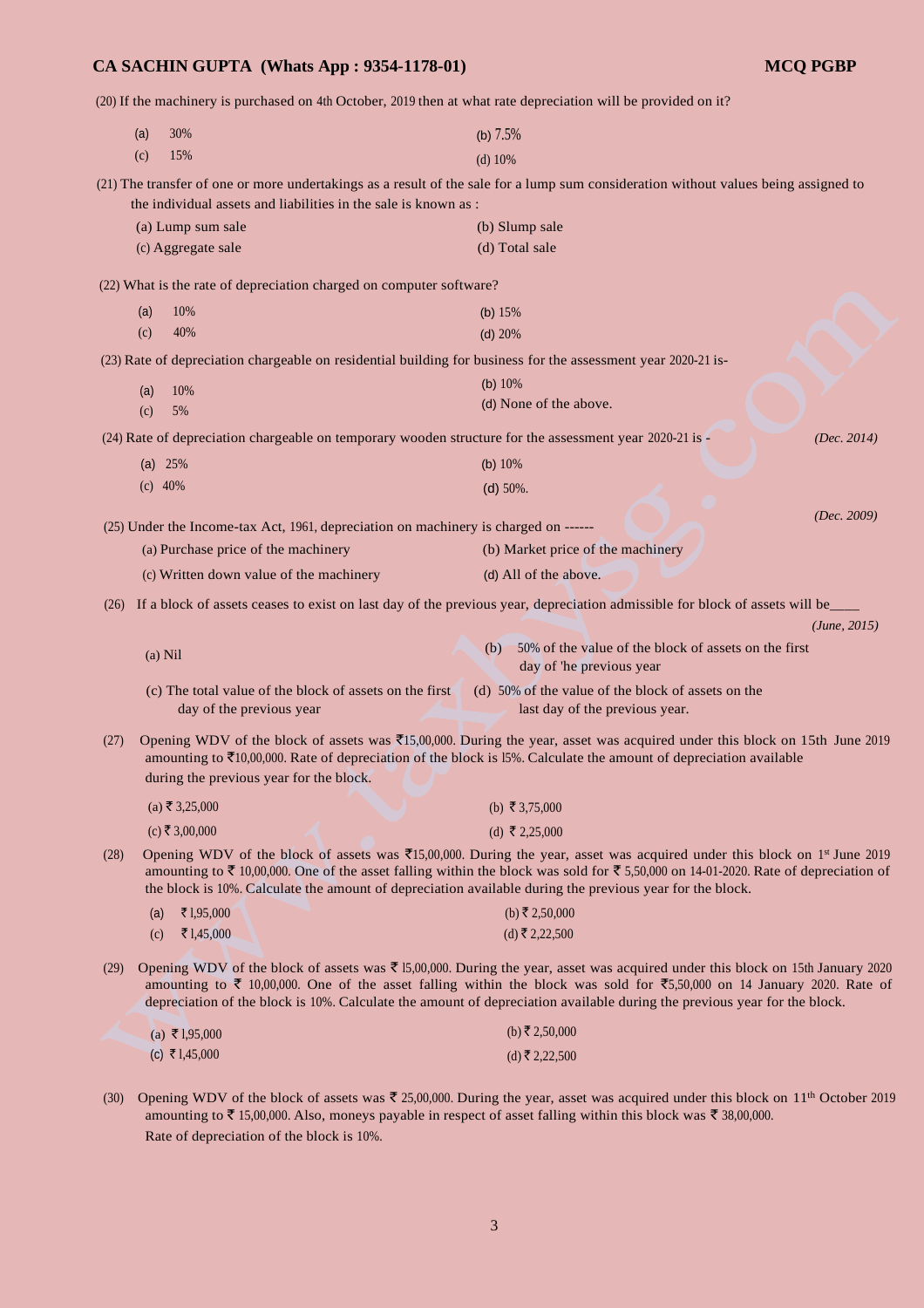Calculate the amount of depreciation available during the previous year for the block.

| (a) ₹ 20,000   | (b) $\bar{x}10,000$ |
|----------------|---------------------|
| (c) ₹ 1,50,000 | (d) ₹ 15,000        |

(31) Adhu Ltd. owns machinery (rate of depreciation is 15%), the written down value of which as on 1<sup>st</sup> April, 2019 is  $\bar{\mathfrak{F}}$  30,00,000. Due to fire, entire assets in the block were destroyed and insurer paid  $\bar{\tau}$  25,00,000. The eligible depreciation in respect of this machinery is

 *(June 2016)*   $(a) \quad \overline{5}4,50,000$  $(c) \t{5,00,000}$  $(b)$  ₹75,000 (d) Nil

(32) Vaibhav, deriving business income, owns a car whose WDV as on  $1<sup>st</sup>$  April, 2018 was ₹3,00,000. This is the only asset in the block of assets with rate of 15%. It is estimated that one-third of the total usage of the car is for personal use in both years. The WDV of the block of assets as on 1 st April, 2020 would be - *(June, 2015)* 

| (a) ₹2,16,750 | (b) ₹2,43,000          |
|---------------|------------------------|
| (c) ₹2,55,000 | (d) None of the above. |

(33) While computing the actual cost of any asset falling within a block, direct costs attributable to bring asset to its present location and working condition for its intended use *(i.e.* expenses incurred for acquiring the asset e.g. - freight, insurance, loading and handling etc. and expenses incurred in connection with the installation of the asset.) shall:

| (a) be added to the purchase price | (b) be subtracted from the purchase price |
|------------------------------------|-------------------------------------------|
| (c) be subtracted from WDV         | (d) be claimed as revenue expenditure.    |

(34) While computing the actual cost of any asset falling within a block, GST levied on it and included in its cost, in respect of which claim of credit has been made and allowed, shall be:

| (a) Added to the purchase price | (b) Subtracted from the purchase price |
|---------------------------------|----------------------------------------|
| (c) Added to the WDV            | (d) Claimed as revenue expenditure     |

(35) While computing the actual cost of any asset falling within a block, portion of cost of asset which has been met directly by the Central Government or a State Government or any authority under any law or any other person, in the form of a subsidy or grant or reimbursement, shall be:

| (a) Added to the purchase price | (b) Subtracted from the purchase price |
|---------------------------------|----------------------------------------|
| (c) Added to the WDV            | (d) Claimed as revenue expenditure     |

(36) In which of the following case ,no depreciation is allowable \_

| (a) Block exists but WDV ceases to exist. | (b) WDV exists but the block ceases to exist. |
|-------------------------------------------|-----------------------------------------------|
| (c) WDV & Block both ceases to exist.     | (d) All of the above.                         |

(37) Sunil acquired a building for  $\overline{5}15$  lakh in June, 2017 in addition to cost of land beneath the building of  $\overline{5}3$  lakh. It was used for personal purposes until he commenced business in June, 2019 and since then it was used for business purposes. The amount of depreciation eligible in his case for the assessment year 2020-21 would be - *(Dec. 2015)* 

| $(a)$ ₹ 1,50,000 | (b) $\bar{\tau}$ 75,000 |
|------------------|-------------------------|
| (c) ₹ 37,500     | (d) ₹ 1,21,500          |

(38) Ramson Industries acquired a factory building for self use in November, 2019. The value of land underneath the building was  $\bar{\tau}$  5 lakh and value of building was  $\bar{\tau}$  10 lakh. The amount of eligible depreciation allowable for assessment year 2020-21 is - *(June 2016)* 

| (a) ₹ 1,50,000 | (b) ₹ 25,000 |
|----------------|--------------|
| (c) ₹1,00,000  | (d) ₹ 50,000 |

(39) Q & Co., a sole proprietary concern, was converted into a Company on 1-9-2019. Before the conversion, the sole proprietary concern had a Block of Plant and Machinery (Rate of Depreciation 15%), whose WDV as on 1-4-2019 was  $\bar{\tau}$  3,00,000. On 1<sup>st</sup> April, itself a new Plant of the same Block was purchased for  $\bar{\tau}$  1,20,000. After the conversion, the Company has purchased the same type of Plant on 1-1-2020 for  $\bar{\tau}$  1,60,000.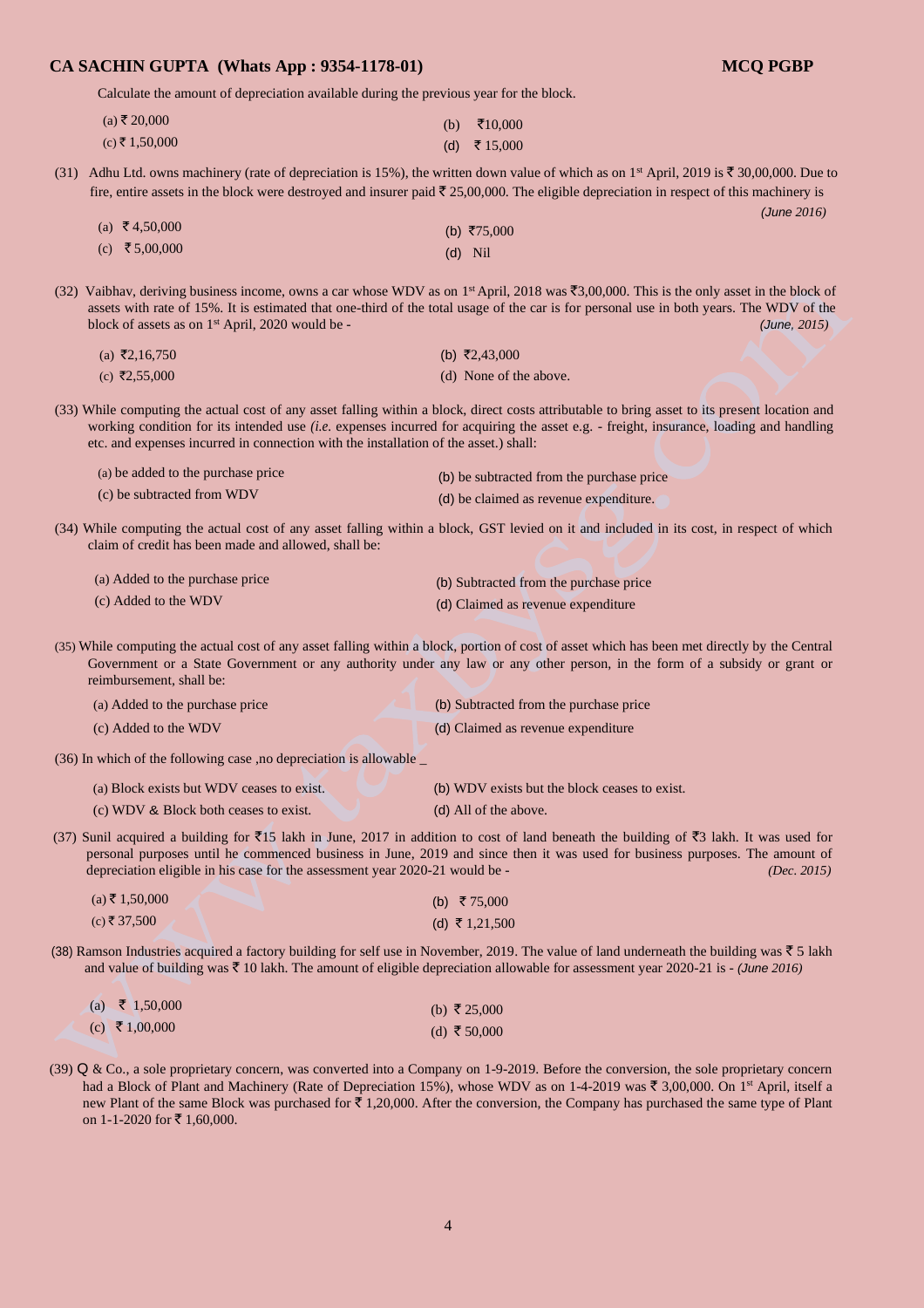Compute the depreciation that would be allocated between the sole proprietary concern and the successor company.

| (a)' ₹ 26,408 : ₹ 48,592 | (b) ₹0 : ₹75,000                  |  |  |
|--------------------------|-----------------------------------|--|--|
| (c) ₹ 75,000 : ₹ 0       | (d) No depreciation for this year |  |  |

(40) R, an assessee carries on business in respect of which it holds tenancy rights. It carries out improvements to the said building at a cost of  $\bar{\tau}$  2lakhs and claims depreciation @ 10% thereon. Which is the correct answer?

| (a) No depreciation available on the ground that | (b) Depreciation allowed of $\bar{\tau}$ 20,000.            |
|--------------------------------------------------|-------------------------------------------------------------|
| the assessee is not the owner of the building.   |                                                             |
| (c) Deduction of ₹ 2,00,000 available.           | (d) The amount of $\bar{\xi}$ 2,20,000 will be capitalised. |

(41) XYZ Ltd is engaged in production of textile articles. Opening WDV of the block of assets was  $\bar{\tau}$  15,00,000. During the year, plant was acquired under this block on 15<sup>th</sup> June 2019 amounting to  $\bar{\tau}$  10,00,000. One of the asset falling within the block was sold for  $\bar{\tau}$ 5,50,000 on 14-01-2020. Rate of depreciation of the block is 15%. Calculate the total amount of depreciation including additional depreciation available during the previous year for the block.

| (a) ₹2,92,500 | (b) ₹4,92,500  |
|---------------|----------------|
| (c) ₹3,92,500 | (d) ₹ 3,52,500 |

(42) XYZ Ltd is engaged in production of textile articles. Opening WDV of the block of assets was  $\bar{\tau}$  15,00,000. During the year, plant was acquired under this block on 15<sup>th</sup> December 2019 amounting to  $\bar{\tau}$  10,00,000. One of the asset falling within the block was sold for  $\overline{5}5,50,000$  on 14-01-2020. Rate of depreciation of the block is 15%. Calculate the total amount of depreciation including additional depreciation available during the previous year for the block.

| (a) ₹2,92,500          | (b) $\bar{x}3,17,500$ |
|------------------------|-----------------------|
| (c) $\bar{x}$ 4,92,000 | (d) ₹3,52,500         |

(43) Mohit purchased an asset for scientific research in the previous year 2012-13 for  $\overline{530,00,000}$ . During the previous year 2019-20 the said asset ceased to be used for scientific research. Profit from business before depreciation  $\bar{\tau}10,00,000$  and Written down value of block of assets @ 15% as on 1<sup>st</sup>April, 2019 ₹20,00,000. The scientific research asset if used for business shall be eligible for depreciation @ 15%. The cost inflation index for 2012-13 is 200 and for 2019-20 is 289. Compute the total income if the scientific research asset is sold for  $\bar{z}$  65,00,000 during 2019-20, assuming that it is sold without using for business.

| (a) ₹ 58,65,000 | (b) $\bar{\tau}$ 21,65,000 |
|-----------------|----------------------------|
| (c) ₹ 37,00,000 | (d) ₹ 10,00,000            |

(44) What shall be your total income in the above case, if the is sold after using for business.

| (a) ₹ 50,00,000 | (b) ₹ 55,00,000 |
|-----------------|-----------------|
| (c) ₹ 65,00,000 | (d) ₹ 10,00,000 |

(45) Where an asset used for scientific research for more than three years is sold without having been used for other purposes, then the sale proceeds to the extent of the cost of the asset already allowed as deduction under section 35 in the past shall be treated as……

*(June 2016)* 

| (a) Business income         | (b) Long-term capital gain |
|-----------------------------|----------------------------|
| (c) Short-term capital gain | (d) Exempted income.       |

(46) In the case of any new machinery or plant (other than ships and aircraft), acquired by an assessee engaged in the business of manufacture or production of any article or thing as well as assessees engaged in the business of generation or generation and distribution of power, how much additional depreciation of actual cost of such plant and machinery is available?

| (a) $10\%$ | (b) $25%$ |
|------------|-----------|
| (c) $5%$   | (d) $20%$ |

(47) In the case of any new machinery or plant (other than ships and aircraft), acquired by an assessee on 01-04-2019 engaged in the business of manufacture or production of any article or thing in the backward areas of the State of Andhra Pradesh, how much additional depreciation of actual cost of such plant and machinery is available in AY 2020-21?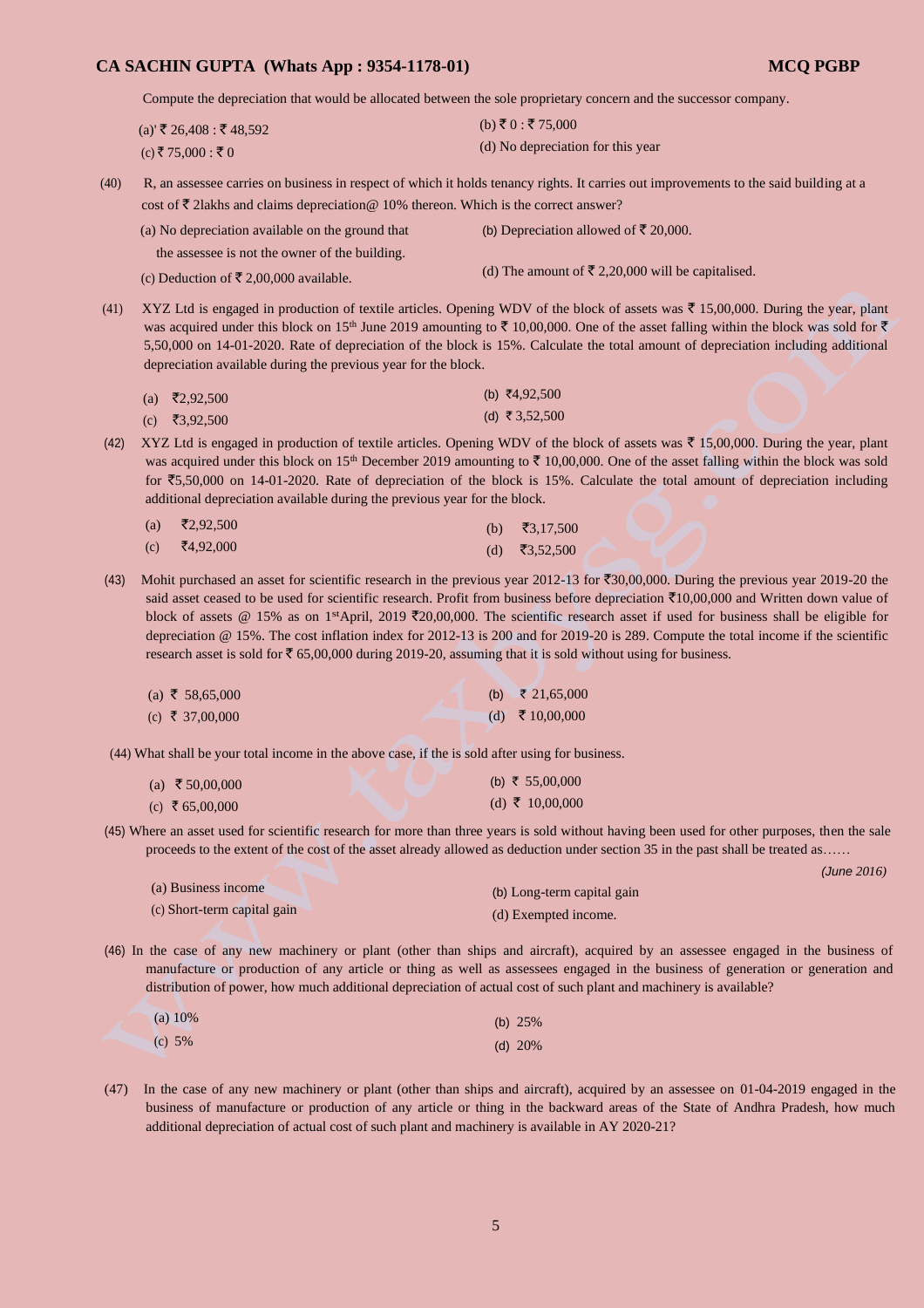| (a) $17.5\%$ | (b) $20\%$ |
|--------------|------------|
| (c) $10\%$   | (d) $35%$  |

(48) In the case of any new machinery or plant amounting is acquired by an assessee engaged in the business of manufacture or production of any article or thing is put to use for less than 180 days, the additional depreciation admissible in FY 2018-19 and FY 2019-20 will be entity and respectively. 2018-19 and FY 2019-20 will be\_\_\_\_\_and\_\_\_

| (a) $10\%, 10\%$ | (b) Nil, $20\%$  |
|------------------|------------------|
| $(c) 20\%$ , Nil | (d) $15\%$ , Nil |

(49) In the case of any new machinery or plant amounting  $\bar{\tau}$  25,00,000 is acquired by an assessee on 10-12-2018 engaged in the business of manufacture or production of any article or thing, the additional depreciation admissible in FY 2018-19 and<br>FY 2019-20 will be and respectively. FY 2019-20 will be  $\_$ 

| $(a)$ ₹ 5,00,000, NIL      | (b)Nil, ₹5,00,000  |
|----------------------------|--------------------|
| (c) ₹ 2,50,000 , ₹2,50,000 | (d) ₹3,75,000, Nil |

(50) Depreciation claimed by Mr.Jain while computing profit in profit and loss account:  $\overline{50,000}$ . Depreciation allowable as per Income Tax Rules: `58,000. Calculate the amount of depreciation allowable while computing gross total income.

| $(a)$ ₹ 50,000 | (b) ₹ 58,000 |
|----------------|--------------|
| (c) ₹ 1,08,000 | (d) ₹8,000   |

(51) An assessee was engaged in the business of manufacture of chemicals in Rajasthan. New machinery amounting to  $\overline{5}$  5,50,000 was purchased by it on 1<sup>st</sup> June, 2019. Calculate the additional depreciation available for P/Y 19/20.

| $(a)$ ₹ 1,10,000 | (b) ₹ 82,500 |
|------------------|--------------|
| (c) ₹ 55,000     | $(d)$ Nil    |

 $(52)$  Assume in the above case the new machinery was purchased on  $4<sup>th</sup>$  October, 2019, calculate the additional depreciation available.

| $(a) \t{3} \t{1,10,000}$ | (b) ₹ 82,500 |
|--------------------------|--------------|
| (c) ₹ 55,000             | $(d)$ Nil    |

(53) Calculate the additional depreciation available in Q 52 for the financial year 2021-22.

| $(a)$ ₹ 1,10,000 | (b) ₹ 82,500 |
|------------------|--------------|
| (c) ₹ 55,000     | $(d)$ Nil    |

(54) An assessee was engaged in trading of goods. New machinery amounting to  $\bar{\tau}$  10,00,000 was purchased by it on 1<sup>st</sup> June, 2019. Calculate the additional depreciation available.

| (a) ₹ 1,00,000 |  | (b) $\bar{\xi}$ 2,00,000 |
|----------------|--|--------------------------|
| $(c)$ Nil      |  | (d) ₹ 2,50,000           |

(55) Unabsorbed depreciation can be carried forward for:

| (a) $10 \text{ years}$ |  | $(b)$ 8 years         |
|------------------------|--|-----------------------|
| $(c)$ 0 years          |  | (d) Indefinite period |

(56) Investment allowance is allowed as deduction in case investment in new plant and machinery in notified backward area.Minimum Investment is

| $(a)$ ₹ 10 crores | (b) Nil          |
|-------------------|------------------|
| (c) ₹ 50 crores   | (d) ₹ 100 crores |

(57) Who is the "eligible assessee" engaged in the business of manufacture or production of any article or thing, who can claim investment allowance under Section 32AD for notified backward area ?

| (a) Company | (b) All persons                                                  |
|-------------|------------------------------------------------------------------|
| (c) HUF     | (d) Assessee whose gross turnover exceeds $\bar{\tau}$ 100 lakhs |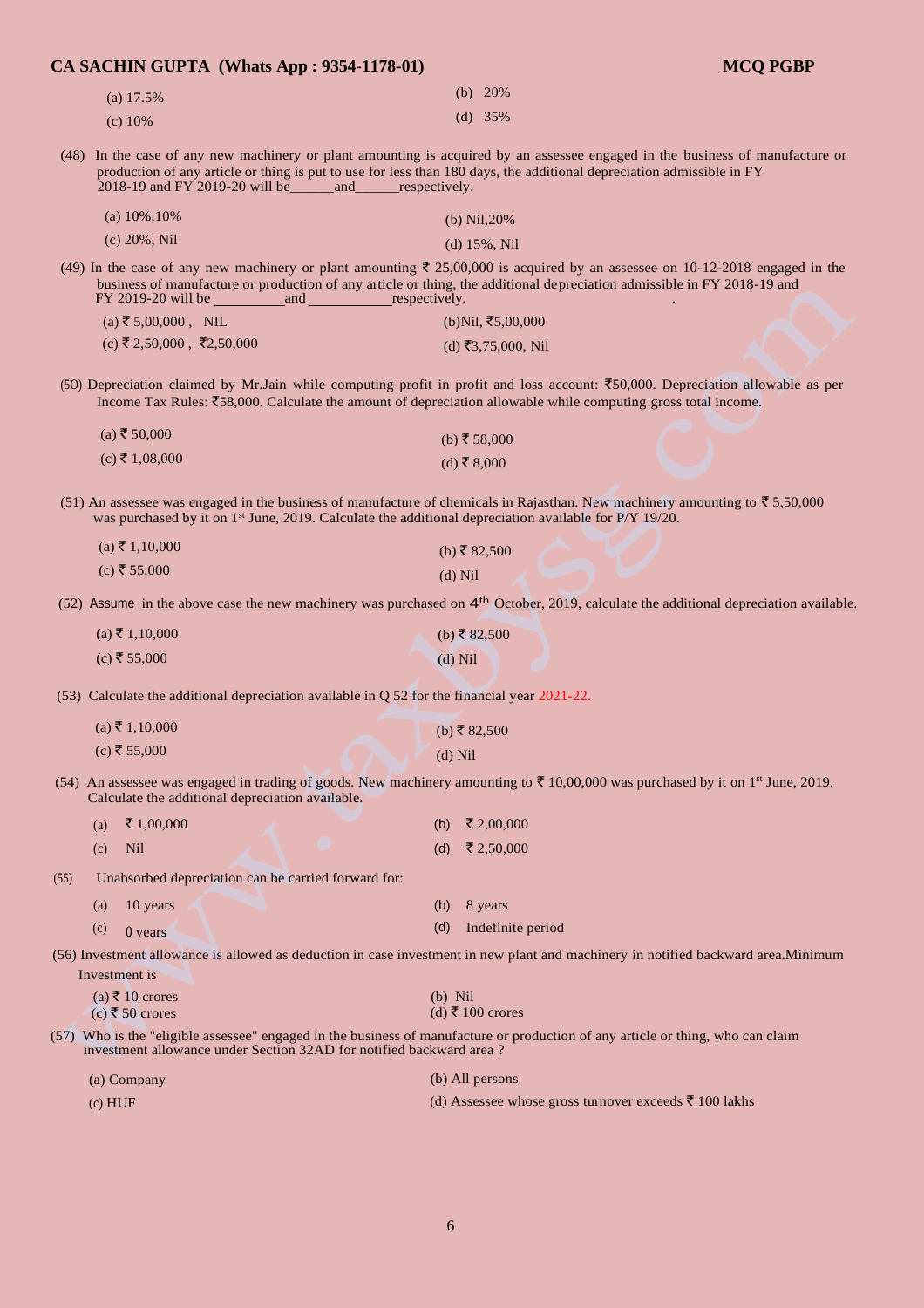(58) Who is eligible for claiming additional depreciation under the Income Act ?

| (a) Company | (b) All persons engaged in manufacturing of any article          |
|-------------|------------------------------------------------------------------|
|             | (d) Assessee whose gross turnover exceeds $\bar{\tau}$ 100 lakhs |

(c) HUF

(d) Assessee whose gross turnover exceeds ₹ 100 lakhs

(59) Investment allowance u/s 32AD is available at rate of \_\_\_actual cost of plant and machinery:

| (a) $10\%$ | (b) $15%$ |
|------------|-----------|
|            |           |

| (c) $50\%$ | (d) $20%$ |
|------------|-----------|
|------------|-----------|

(60) U/s 32AD ,New plant and machinery shall not include investment made in:

| (a) | any plant or machinery which before its                 | (b) | any plant or machinery installed in any office |  |  |  |  |
|-----|---------------------------------------------------------|-----|------------------------------------------------|--|--|--|--|
|     | installation was used either within or outside India by |     | premises or any residential accommodation      |  |  |  |  |
|     | any other person.                                       |     | (including guest house);                       |  |  |  |  |
| (c) | any office appliances including computers or            |     |                                                |  |  |  |  |
|     | computer software; any vehicle; or any plant or         |     |                                                |  |  |  |  |
|     | machinery, whose whole actual cost is allowed           |     |                                                |  |  |  |  |
|     | as deduction.                                           |     | (d) All of the above.                          |  |  |  |  |

(61) Which of the following companies shall be allowed investment allowance u/s 32AD in previous year 2019-20:

| Company                                | P.Y.2019-20                             |
|----------------------------------------|-----------------------------------------|
| A Ltd.                                 | Notified backward Area of Uttar Pradesh |
| B Ltd.                                 | Notified backward Area of Tamil Nadu    |
| CLtd.                                  | Notified backward Area of West Bengal   |
| (a) ALtd, BLtd, Cltd<br>(c) Bltd, CLtd | (b) ALtd, BLtd<br>$(d)$ Cltd            |

(62) C Ltd., engaged in manufacture, acquired machineries for  $\bar{\tau}$  10 crore in July, 2019 and for  $\bar{\tau}$  20 crore in December, 2019

All the machines were used within 45 days of acquisition. The deduction under section 32AD for the assessment year 2020-21 will be *(June 2016)*

| (a) $\bar{z}$ 4.5 crore | (b) ₹1 crore |
|-------------------------|--------------|
|                         |              |

| (c) ₹ 2 crore | (d) ₹ 3 crore |  |
|---------------|---------------|--|
|               |               |  |

(63) Compute the amount of investment allowance under Section 32AD available to industries located in notified backward areas in State of Andhra Pradesh or Bihar or Telangana or West Bengal if amount invested in new plant and machinery is  $\bar{\tau}$  30 crore on 1<sup>st</sup> April 2019 :

| (a) ₹ 3 crore |  | (b) ₹4.5 crore   |
|---------------|--|------------------|
| (c) ₹ 6 crore |  | (d) ₹ 2.25 crore |

(64) What would be your answer if in the above case amount is invested on  $17<sup>th</sup>$  October 2019 :

| (a) ₹ 3 crore   | (b) ₹4.5 crore   |
|-----------------|------------------|
| $(c)$ ₹ 6 crore | (d) ₹ 2.25 crore |

(65) Under section 32AD if the new asset is sold/transferred within----------------years then amount of deduction allowed in respect of such new asset shall be deemed to be the income of the assessee chargeable under the head "PGBP" of the previous year in which such new asset is sold or otherwise transferred, in addition to taxability of gains, arising on account of transfer of such new asset.

| (a) $3$ |  | $(b)$ 5  |
|---------|--|----------|
| $(c)$ 1 |  | $(d)$ 10 |

(66) XYZ Pvt. Ltd. was engaged in the business of manufacturing fertilizers located in the backward area of State of West Bengal. Opening WDV of the block of plant and machinery was  $\bar{\xi}$  80 crores. During the year, asset was acquired under this block on 11<sup>th</sup> July 2019 amounting to  $\bar{\tau}$  150 crore. Rate of depreciation of the block is 15%. Calculate the amount of investment allowance available u/s 32AD.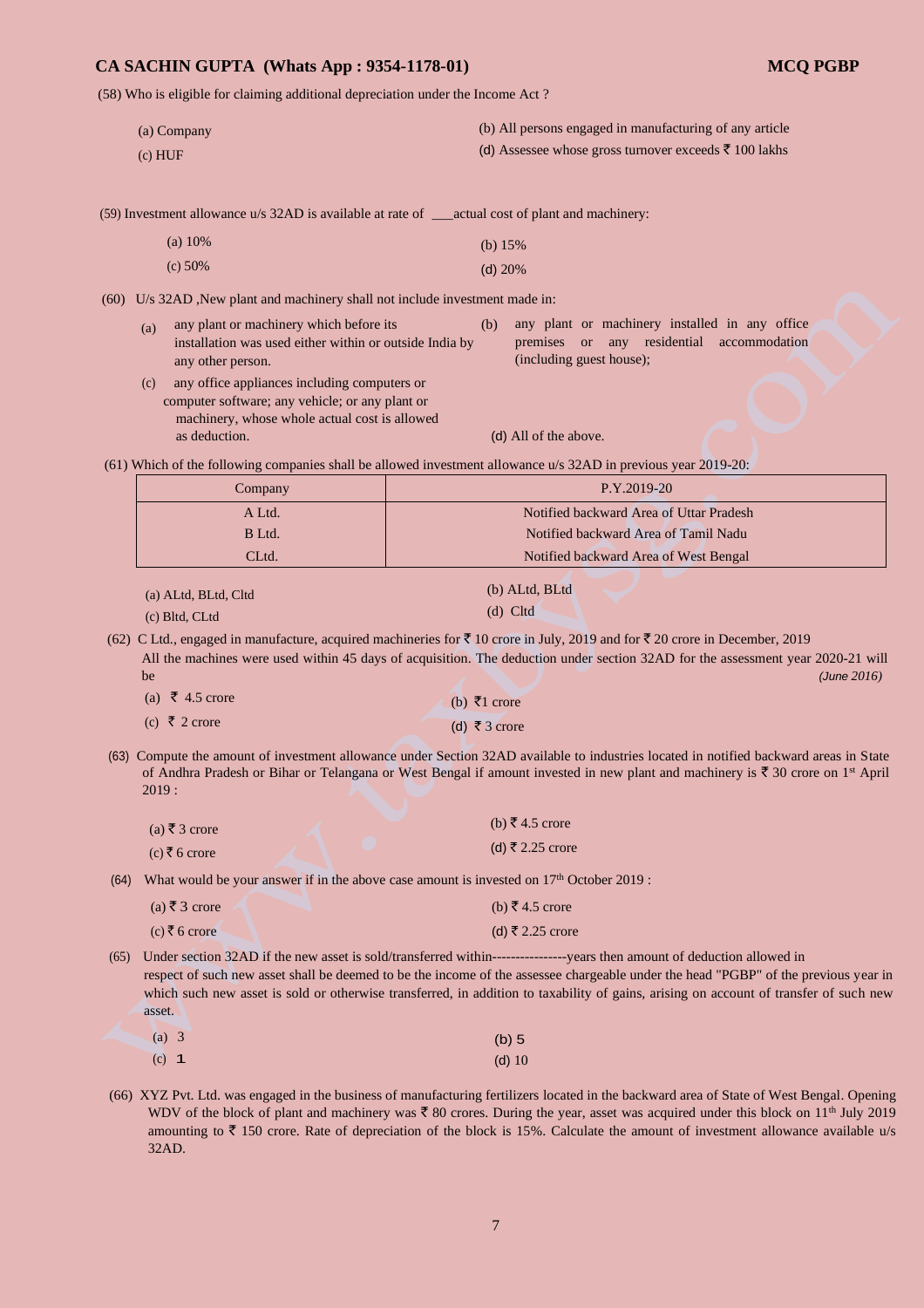| (a) $\bar{\tau}$ 22.5 crore | (b) ₹ 30 crore  |
|-----------------------------|-----------------|
| (c) $\bar{x}$ 150 crore     | (d) ₹ 100 crore |

(67) If in the above case, the asset was acquired on  $30<sup>th</sup>$  December, 2019 then the amount of investment allowance available will be:

| (a) ₹ 22.5 crore | (b) ₹ 30 crore  |
|------------------|-----------------|
| (c) ₹ 150 crore  | (d) ₹ 100 crore |

(68) XYZ Pvt. Ltd. was engaged in the business of manufacturing fertilizers located in the backward area of State of West Bengal. Opening WDV of the block of plant and machinery was  $\overline{5}$  50 crores. During the year, asset was acquired under this block on 11<sup>th</sup> July 2019 amounting to  $\bar{\tau}$  150 crore. Rate of depreciation of the block is 15%. Calculate the WDV of the block of asset.

| (a) ₹ 100 crore   | (b) ₹ 143 crore |
|-------------------|-----------------|
| (c) ₹ 117.5 crore | (d) ₹ 150 crore |

(69) XYZ Pvt. Ltd. was engaged in the business of manufacturing fertilizers located in the backward area of State of West Bengal. Opening WDV of the block of plant and machinery was  $\bar{\xi}$  80 crores. During the year, asset was acquired under this block on 11<sup>th</sup> July 2019 amounting to  $\bar{\mathcal{F}}$  150 crore. Rate of depreciation of the block is 15%. Calculate the WDV of the block of asset.

| (a) $\bar{x}$ 100 crore    | (b) ₹ 165.5 crore |
|----------------------------|-------------------|
| (c) $\bar{\tau}$ 143 crore | (d) ₹ 150 crore   |

(70) XYZ Pvt. Ltd. was engaged in the business of manufacturing fertilizers. Opening WDV of the block of plant and machinery was  $\bar{c}$  50 crores. During the year, asset was acquired under this block on 11th July 2019 amounting to  $\bar{z}$  50 crore. Second hand machinery was also purchased amounting to  $\bar{\tau}$  70 crores. Rate of depreciation of the block is 15%. Calculate the amount of investment allowance available.

| (a) ₹ 18 crore | $(b)$ Nil      |
|----------------|----------------|
| (c) ₹7.5 crore | (d) ₹ 10 crore |

#### **CERTAIN SPECIAL DEDUCTIONS : SECTION 33AB TO 35E**

(71) What is the amount of deduction in relation to Tea, Coffee and Rubber development A/C u/s 33AB?

- (a) 20% of profits of such business. (c) 60% of profits of such business. (b) 40% of profits of such business. (d) 100% of profits of such business.
- (72) XYZ Ltd. has derived a profit of  $\bar{\tau}$  100 lakhs from the business of growing and manufacturing tea in India. It has deposited a sum of  $\bar{\tau}$ 38 lakhs in Tea deposit account .What is the amount of deduction in relation to Tea, Coffee and Rubber development A/C u/s 33AB?

| (a) ₹20 lakhs             | (b) ₹ 381akhs  |
|---------------------------|----------------|
| (c) $\bar{\tau}$ 40 lakhs | (d) ₹ 60 lakhs |

(73) XYZ Ltd. has dervied a profit of  $\bar{\tau}$  100 lakhs from the business of growing and manufacturing coffee in India. It has deposited a sum of ` 42 lakhs in development account .What is the amount of deduction in relation to Tea, Coffee and Rubber development A/C *u/s* 33AB?

| $(a)$ ₹20 lakhs | $(b)$ 42 lakhs |
|-----------------|----------------|
| $(c)$ ₹40 lakhs | (d) ₹ 60 lakhs |

(74) If an asset acquired in accordance with the site restoration scheme is sold or otherwise transferred in any previous year before the expiry of ----------years from year of its acquisition and such part of the cost of asset is relatable to the deduction already allowed under this section will be deemed to be the profits of business in the year of such sale or transfer:

| (a) 5 |  | $(b)$ 4  |
|-------|--|----------|
| (c) 8 |  | $(d)$ 10 |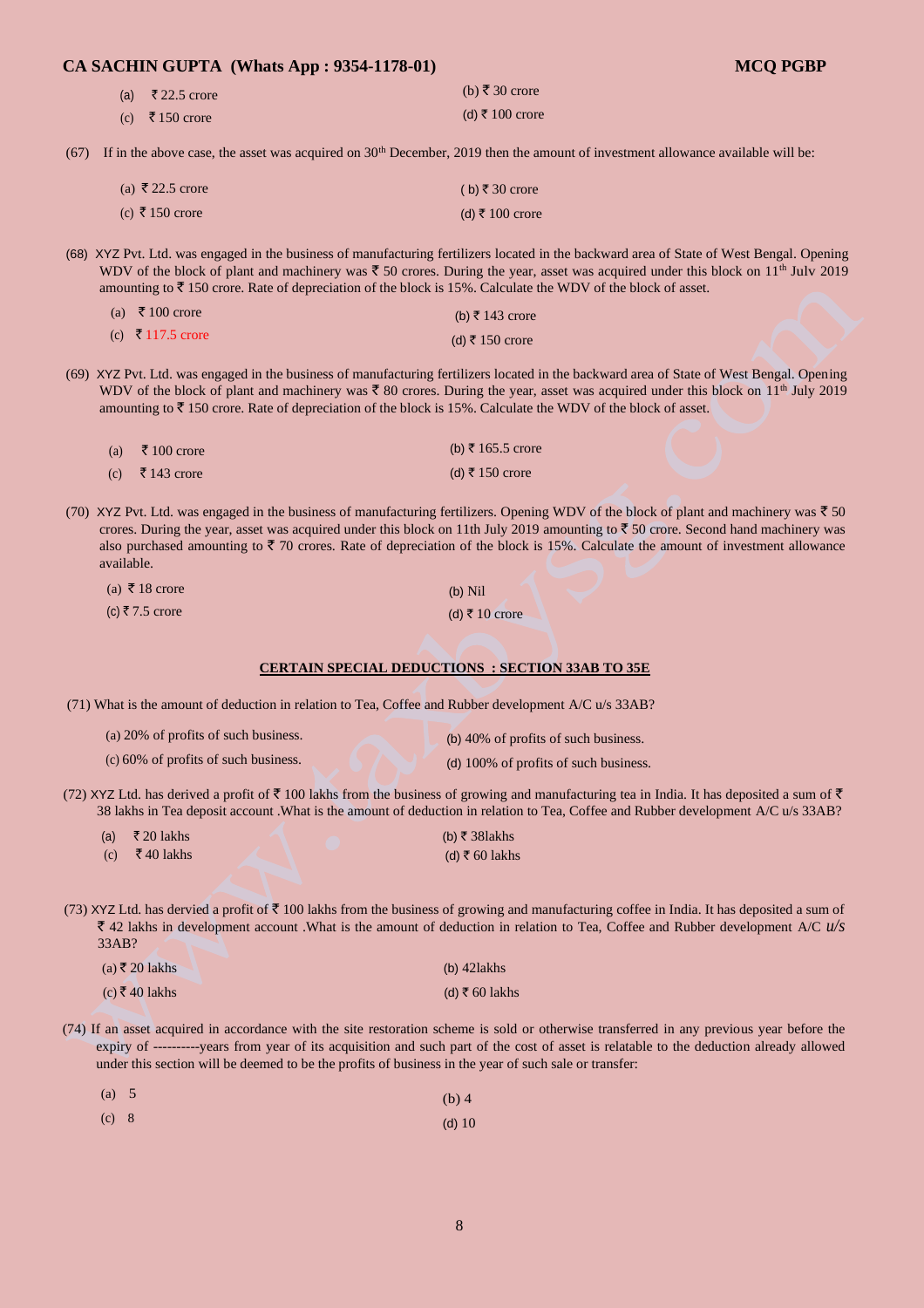|                   | CA DACHIN OCI TA (Whats App . 2004-1170-01)                                                                             | wrth you                                                                                                                                                                                                                                                                                     |
|-------------------|-------------------------------------------------------------------------------------------------------------------------|----------------------------------------------------------------------------------------------------------------------------------------------------------------------------------------------------------------------------------------------------------------------------------------------|
|                   | (75) The amount of deduction in relation to site restoration fund u/s 33ABA is:                                         |                                                                                                                                                                                                                                                                                              |
| (a)               | Aggregate of amounts deposited in special $A/c$<br>or Site restoration A/c.                                             | (b) 20% of profits of such business.                                                                                                                                                                                                                                                         |
|                   | (c) Higher of (a) or (b).                                                                                               | $(d)$ Lower of $(a)$ or $(b)$ .                                                                                                                                                                                                                                                              |
|                   | way of salary of employees/purchase of materials will be:                                                               | (76) The amount of deduction available for revenue expenditure incurred during the previous year, on scientific research related to the<br>business; and expenditure incurred on scientific research within the 3 years preceding the date in which the business commences by                |
|                   | (a) Amount of expenditure incurred                                                                                      | (b) 2 x Expenditure incurred                                                                                                                                                                                                                                                                 |
|                   | (c) 1.5 x Expenditure incurred                                                                                          | (d) None of these                                                                                                                                                                                                                                                                            |
|                   | amount of deduction admissible under Section 35 will be :                                                               | (77) Mr. X has incurred revenue expenditure of $\overline{55,00,000}$ during the previous year, on scientific research related to the business. The                                                                                                                                          |
|                   | $(a)$ ₹5,00,000                                                                                                         | (b) ₹ 10,00,000                                                                                                                                                                                                                                                                              |
|                   | $(c)$ ₹7,50,000                                                                                                         | (d) None of these                                                                                                                                                                                                                                                                            |
|                   | scientific research related to the business. The amount of deduction admissible under Section 35 will be :              | (78) Mr. X has incurred capital expenditure of $\bar{\xi}$ 5,00,000 (which includes $\bar{\xi}$ 1,00,000 on cost of land) during the previous year, on                                                                                                                                       |
| (a)               | ₹4,00,000                                                                                                               | (b) ₹ 8,00,000                                                                                                                                                                                                                                                                               |
| (c)               | ₹ 6,00,000                                                                                                              | $(d)$ ₹ 10,00,000                                                                                                                                                                                                                                                                            |
| will be:          |                                                                                                                         | (79) The amount of deduction available for the sum paid to approved scientific research association, university, college or institution                                                                                                                                                      |
|                   | $(a)$ 2 times                                                                                                           | $(b)$ 1.5 times                                                                                                                                                                                                                                                                              |
|                   | $(c)$ 1.75 times                                                                                                        | (d) None of these                                                                                                                                                                                                                                                                            |
|                   | shall be allowed on such contribution to the extent of -                                                                | (80) Where the assessee does not himself carry on scientific research but makes contributions to an approved university, college or<br>institution, to be used for scientific research unrelated to the business of assessee, the amount of deduction from income of business<br>(Dec. 2014) |
|                   | (a) $125%$                                                                                                              | (b) $150%$                                                                                                                                                                                                                                                                                   |
|                   | $(c)$ 100%                                                                                                              | $(d)$ 200%                                                                                                                                                                                                                                                                                   |
|                   | scientific research. The amount of deduction admissible under Section 35 will be :                                      | (81) Mr. Rajesh has incurred expenditure of $\overline{5}$ 5,00,000 by way of payment of sum to Indian Company whose object is undertaking of                                                                                                                                                |
| $\left( a\right)$ | ₹ 8,75,000                                                                                                              | (b) ₹ 5,00,000                                                                                                                                                                                                                                                                               |
| (c)               | ₹7,50,000                                                                                                               | $(d)$ ₹ 10,00,000                                                                                                                                                                                                                                                                            |
|                   | eligible for deduction under section $35(1)(ii)$ is ----------                                                          | (82) X Ltd. paid $\bar{\tau}$ 10 lakh to an approved college to be used for scientific research unrelated to its business. The amount<br>(Dec. 2015)                                                                                                                                         |
|                   | $(a)$ ₹ 51akh                                                                                                           | (b) ₹ 10 lakh                                                                                                                                                                                                                                                                                |
|                   | $(c)$ ₹ 15 lakh                                                                                                         | $(d)$ Nil                                                                                                                                                                                                                                                                                    |
|                   |                                                                                                                         | (83) The amount of deduction available for the sum paid to a company having as its main object 'scientific research and development' to be<br>used by it for scientific research; or Sum paid for social science or statistical research to a university, college, or institution will be :  |
|                   | (a) $125\%$ of sum paid                                                                                                 | (b) $200\%$ of sum paid                                                                                                                                                                                                                                                                      |
|                   | $(c)$ 150% of sum paid                                                                                                  | $(d)$ 100% of sum paid                                                                                                                                                                                                                                                                       |
|                   | $(84)$ According to section 35(1)(iv) the amount of deduction claimed on capital expenditure on scientific research is: |                                                                                                                                                                                                                                                                                              |

(a) Amount of expenditure incurred (c) 1.5 x Expenditure incurred (b) 1.25 x Sum paid (d) None of these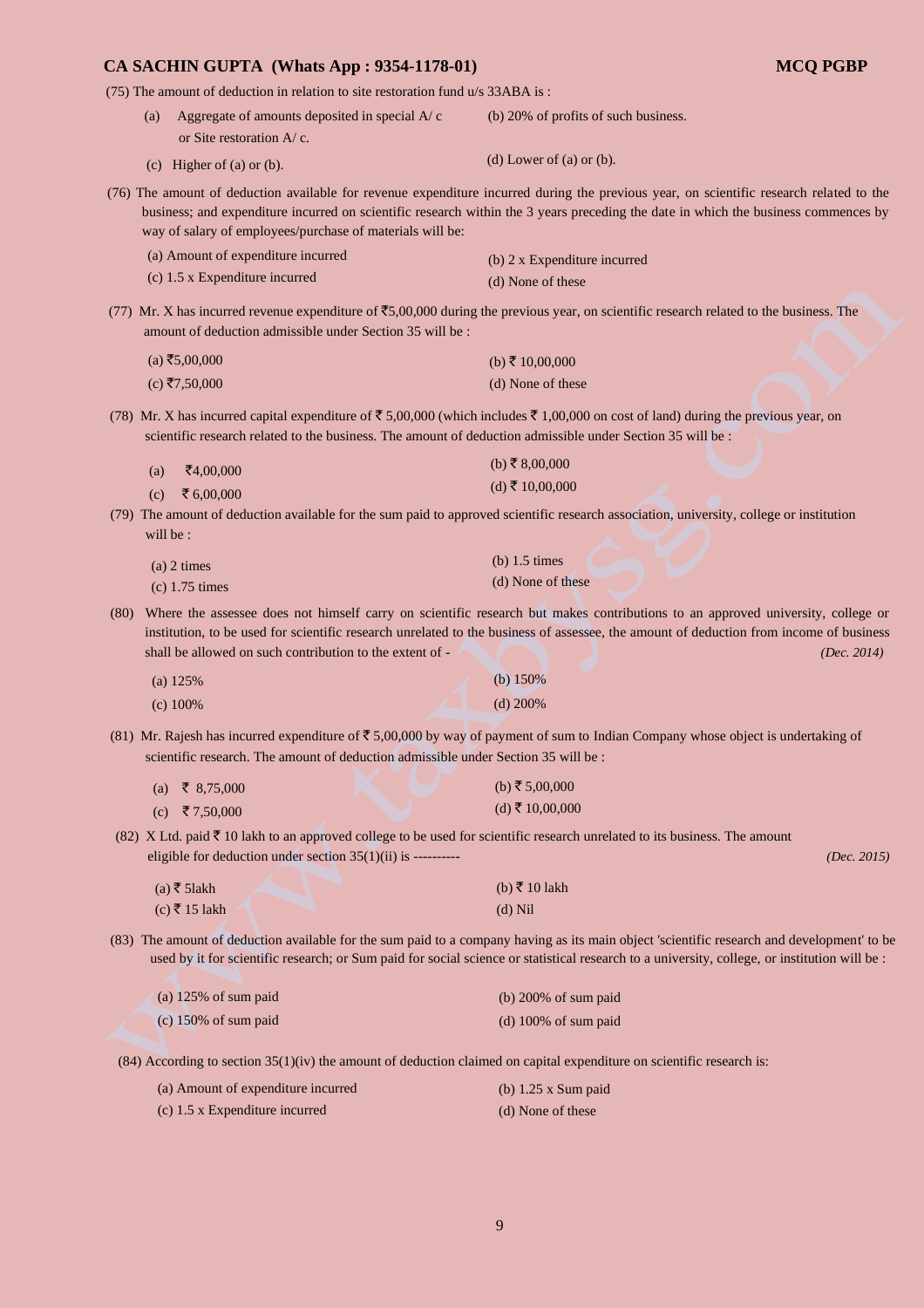(85) An assessee made a capital expenditure on purchase of land amounting to  $\overline{5150}$  lacs during the previous year on scientific research related to the business carried on by him. Amount of deduction available to assessee for this expenditure is:

| (a) $1 \times$ Sum Paid | (b) $1.25$ x Sum paid |
|-------------------------|-----------------------|
| $(c)$ 1.5 x Sum Paid    | $(d)$ NIL             |

(86) According to Section 35(2AA) amount of deduction claimed for sum paid to a National Laboratory for approved programme is

| (a) Amount of expenditure incurred | (b) $1.5$ x expenditure incurred |
|------------------------------------|----------------------------------|
| $(c)$ 2 x expenditure incurred     | (d) None of these                |

(87) According to Section 35(2AB) expenditure incurred for the manufacture or production of Chemical fertiliser:

| (a) Amount of expenditure incurred    | (b) $1.25$ x Sum paid |
|---------------------------------------|-----------------------|
| (c) $1.5 \times$ Expenditure incurred | (d) None of these     |

(88) Assessee company engaged in the business of bio-technology incurred an expenditure of  $\bar{\tau}$  10,00,000 on scientific research which includes cost of land of  $\bar{\tau}$  2,00,000. Compute the amount of deduction available.

| (a) ₹10,00,000 | (b) ₹ 8,00,000  |
|----------------|-----------------|
| (c) ₹12,00,000 | (d) ₹ 16,00,000 |

(89) The amount of deduction available for the expenditure incurred *(other than cost of land or building)* on scientific research, inhouse research and development facility, by a company engaged in the business of bio-technology or manufacture or production of article or thing (other than article or thing specified in XI Schedule) will be:

| (a) $100\%$ | (b) $125%$        |
|-------------|-------------------|
| $(c)$ 150%  | (d) None of these |

(90) Assessee company engaged in the business of manufacture incurred an expenditure of  $\bar{\tau}$  10,00,000 on scientific research which includes cost of land of  $\bar{\tau}$  2,00,000. The aforesaid company does not maintain books of accounts for research and development facility and thus has not audited its accounts. Compute the amount of deduction available.

| (a) ₹ 10,00,000 | $(b)$ Nil       |
|-----------------|-----------------|
| (c) ₹ 16,00,000 | (d) ₹ 20,00,000 |

(91) XYZ Ltd. engaged in the business of providing telecommunication services has incurred a capital expenditure of  $\bar{\tau}$  10,00,000 on telecommunication licence. The period of licence is 10 years. Compute the amount of deduction available under Section 35ABB during the year.

| $(a)$ ₹ 10,00,000 | (b) ₹ 1,00,000 |
|-------------------|----------------|
| (c) ₹ 2,00,000    | (d) ₹ Nil      |

(92) Deduction in respect of expenditure incurred for obtaining license to operate telecommunication services shall be available during the period of :

| $(a)$ 5 years  | (b) $4 \text{ years}$ |
|----------------|-----------------------|
| $(c)$ 10 years | $(d)$ 8 years         |

(93) The amount of deduction available under section 35AC for expenditure incurred on Eligible Projects or Schemes is:

| $(a)$ Nil   | (b) $125%$    |
|-------------|---------------|
| $(c) 200\%$ | (d) $100\%$ 1 |

(94) Specified business under section 35AD includes:

| (a) | Cross-country crude or petroleum oil pipeline<br>project.network. | (b) Slum redevelopment housing |
|-----|-------------------------------------------------------------------|--------------------------------|
| (c) | Bee-keeping and production of honey and<br>heesway                | (d) All of the above.          |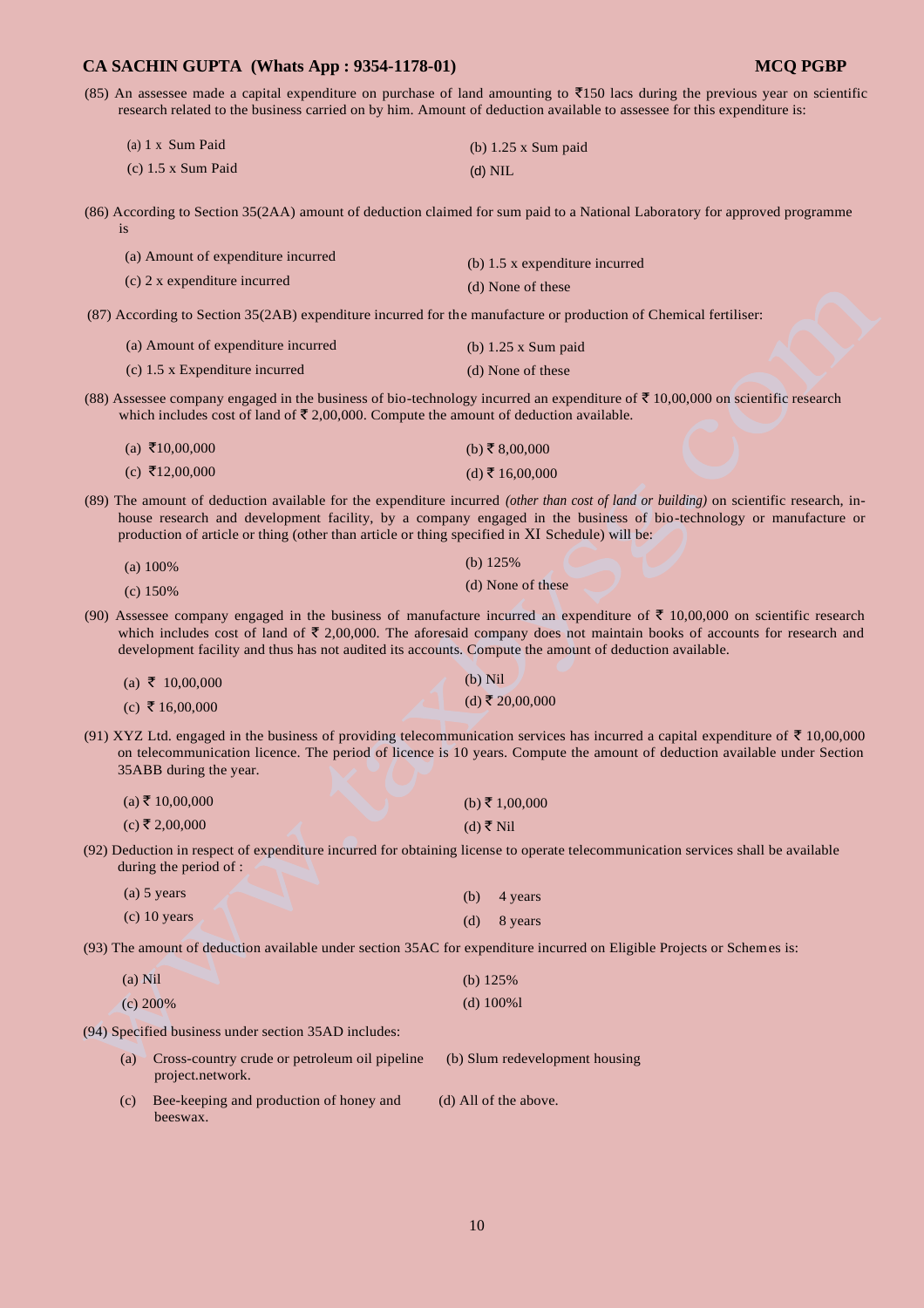(95) The amount of deduction available under section 35AD for capital expenditure incurred in business of Cold chain facilities will be :

| (a) $150\%$ | (b) $125%$        |
|-------------|-------------------|
| (c) $100\%$ | (d) None of these |

(96) The amount of deduction available under section 35AD for capital expenditure incurred in business of Inland Container Depot or a Container Freight Station:

| (a) $100\%$ | (b) $125%$        |
|-------------|-------------------|
| (c) $150\%$ | (d) None of these |

(97) Assessee engaged in the business of Cross-country natural gas pipeline network incurred an expenditure on acquisition of goodwill. Deduction available under section 35AD: .

| (a) 100%    | (b) $125%$ |
|-------------|------------|
| (c) $150\%$ | $(d)$ Nil  |

(98) Which of the following is not one of the Specified businesses under section 35AD includes:

(a) Slurry pipe line (b) Semi-conductor wafer fabrication manufacturing unit

| (c) Hotel | (d) Sugar factory |
|-----------|-------------------|
|-----------|-------------------|

**(99)** Minimum holding period of capital asset acquired under section 35AD is :

| $(a) 8$ years | (b) $10$ years |
|---------------|----------------|
| $(c)$ 5 years | (d) $15$ years |

**(100)** Exception to the minimum holding period provision for capital asset under section 35AD is :

| (a) | Cement industry                                    | (b) Infrastructure Enterprise $u/s$ 80-IA                      |
|-----|----------------------------------------------------|----------------------------------------------------------------|
|     | Company carrying on scientific research and        | (d) Sick industrial company $u/s$ 17(1) of the Sick Industrial |
|     | $1 \quad 1 \quad \ldots \quad \ldots \quad \ldots$ | Companies (Special Provisions) Act. 1985                       |

development *u/s* 80IB

(**101)** Which of the following business commenced during August, 2019 will not be eligible for deduction under section 35AD –

```
<i>(June, 2015) <i>(June, 2015) <i>(June, 2015)
      (a) Setting-up and operating a cold chain facility 
      (c) Operating of a 1 star hotel in a village 
                                                         (b) A production unit of fertilizer in India 
                                                         (d) Building a hospital of 200 beds. 
(102) As per section 35CCA, deduction in respect of payment to association and institutions for carrying out rural development programme 
     is: 
      (a) 1 x Amount paid 
                                                         (b) 1.25 x Amount paid
```
(d) Nil

**(c)** 1.5 x Amount paid

**(103)** Amount of deduction available *u/s* 35CCC for expenditure incurred on notified Agricultural Extension Project :

| $(a)$ 1 times   | (b) $1.25 \text{ times}$ |
|-----------------|--------------------------|
| $(c)$ 1.5 times | $(d)$ Nil                |

**(104)** Amount of deduction available under section 35CCD for expenditure (excluding expenditure incurred on cost of land or building) incurred by companies on notified Skill Development Project:

| (a) $100\%$ | (b) $125%$ |
|-------------|------------|
| (c) 150%    | $(d)$ Nil  |

**(105)** What is the qualifying expenditure for deduction in relation to preliminary expenses *u/s* 35D for non corporate assesee :

| (a) Aggregate amount of eligible expenditure | (b) 5% of cost of project |
|----------------------------------------------|---------------------------|
| (c) Higher of (a) or (b)                     | (d) Lower of (a) or $(b)$ |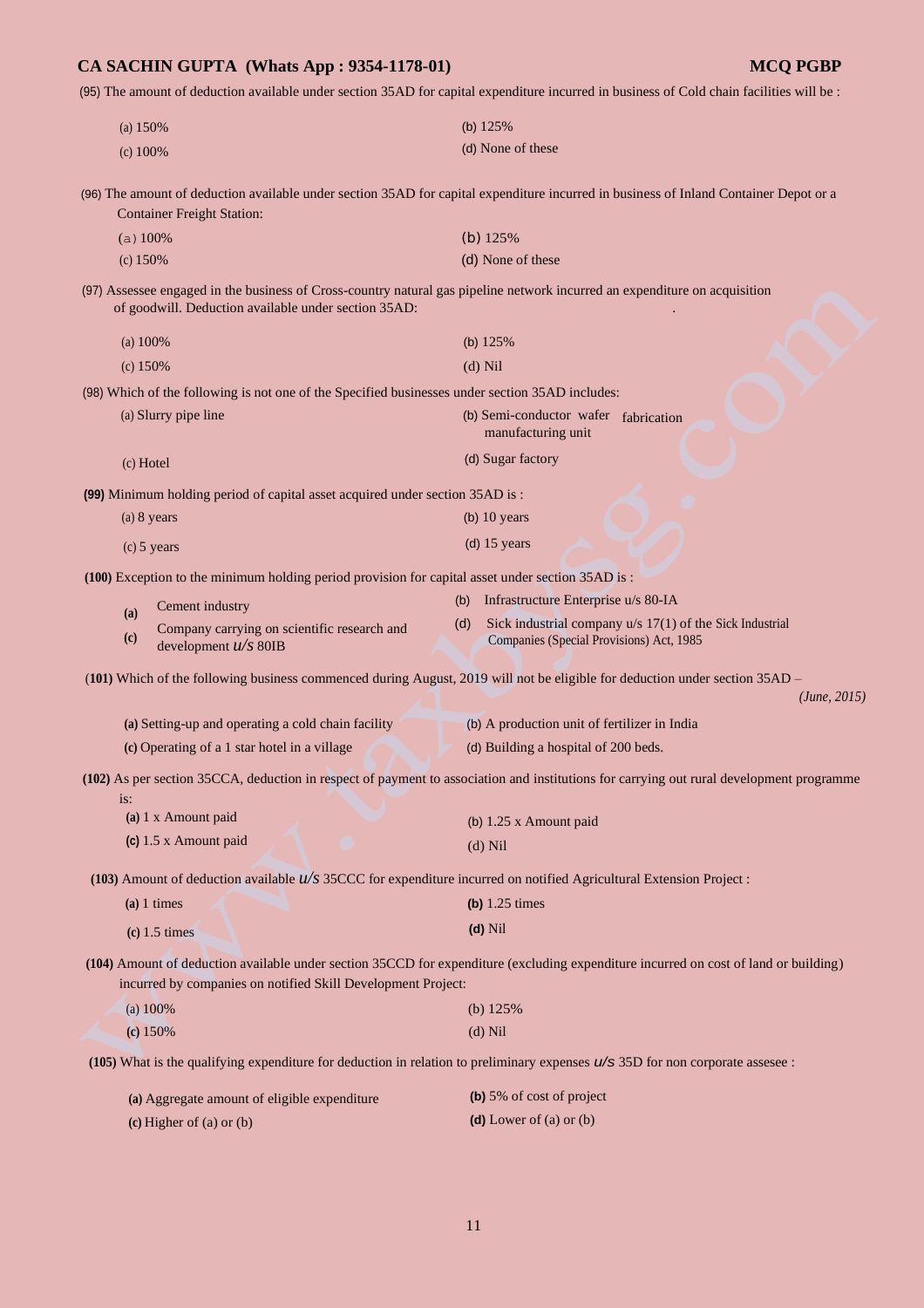(106) In year 2019-20 an assessee incurred  $\bar{\tau}$ 6 lacs as preliminary expenditure in respect of extension of the industrial undertaking. The cost of fixed assets acquired out of such extension was  $\bar{z}$  100 lacs as on 31<sup>st</sup> March 2020. Calculate the amount of deduction to be allowed to him in computation of his income for the A.Y. 2020-21.

| (a) Nil       | (b) $\bar{\tau}1,00,000$ |
|---------------|--------------------------|
| (c) ₹1,20,000 |                          |
|               | (d) ₹6,00,000            |

(107) Proportion of expenditure allowed as deduction each year in regard to expenditure incurred on Amalgamation or Demerger or Voluntary retirement scheme:

| (a) $1/5$ <sup>th</sup> for each 5 successive previous years | (b) $1/2$ for each 2 successive previous years |
|--------------------------------------------------------------|------------------------------------------------|
| (c) $1/10^{th}$ for each 10 successive previous years        | $(d)$ Nil                                      |

(108) One of the employees of an organisation took voluntary retirement on 15 January 2020 and he was paid  $\bar{\mathfrak{Z}}$  15 lacs as compensation.Calculate the amount of deduction to be allowed in computation of income for the A.Y. 2020-21.

| $(a)$ Nil        | (b) ₹ 15,00,000 |
|------------------|-----------------|
| $(c)$ ₹ 3,00,000 |                 |
|                  | (d) ₹ 1,50,000  |

(109) An assessee engaged in business of prospecting, etc., for minerals incurred an expenditure of  $\bar{\tau}$  35,00,000 on purchase of land. The amount of deduction available u/s 35E in the previous year 2019-10 for this expenditure incurred is :

| (a) Nil          | (b) ₹ 35,00,000 |
|------------------|-----------------|
| $(c)$ ₹ 3,50,000 |                 |
|                  | (d) ₹ 1,50,000  |

#### **OTHER SPECIFIED DEDUCTIONS & GENERAL DEDUCTIONS - SECTION 36 & 37**

(110) Expenditure incurred by an assessee on the activities relating to corporate social responsibility referred to in sectio n 135 of the Companies Act, 2013 is :

| (a) An Allowable expenditure     | (b) Illegal expenditure          |
|----------------------------------|----------------------------------|
| (c) Deferred revenue expenditure | (d) Not an allowable expenditure |

(111) An assessee paid insurance premium against risk of damage or destruction of stocks or stores used for the purposes of his business or profession. Such expenditure shall be considered as :

| (a) Revenue expenditure          | (b) Capital expenditure |
|----------------------------------|-------------------------|
| (c) Deferred revenue expenditure | (d) Illegal expenditure |

(112) Insurance premium was paid by a Federal Milk Co-operative Society on the life of cattle owned by member of such cooperative society. Such society was engaged in supplying milk raised by its members to such federal milk co-operative society. Such expenditure shall be considered as:

| (a) Revenue expenditure          | (b) Capital expenditure |
|----------------------------------|-------------------------|
| (c) Deferred revenue expenditure | (d) None of the above   |

(113) An assessee purchased a computer on which depreciation is admissible. Such expenditure shall be considered as :

| (a) Revenue expenditure | (b) Capital expenditure |
|-------------------------|-------------------------|
|                         |                         |

| (c) Deferred revenue expenditure | (d) None of the above |
|----------------------------------|-----------------------|
|----------------------------------|-----------------------|

(114) One of the employees of the organisation was terminated in the interest of business and was paid one time compensation of  $\overline{575,000}$ . For the organisation such expenditure shall be considered as:

| (a) Revenue expenditure          | (b) Capital expenditure |
|----------------------------------|-------------------------|
| (c) Deferred revenue expenditure |                         |
|                                  | (d) None of the above   |

(115)  $M/s$ . Kalyani and Company paid  $\overline{\xi}$  84,000 as advertisement in the annual magazine of Bhartiya Janata Party. For the organisation such expenditure shall be:

| (a) Considered as revenue expenditure          | (b) Considered as capital expenditure |
|------------------------------------------------|---------------------------------------|
| (c) Considered as deferred revenue expenditure | (d) Disallowed $u/s$ 37(2B)           |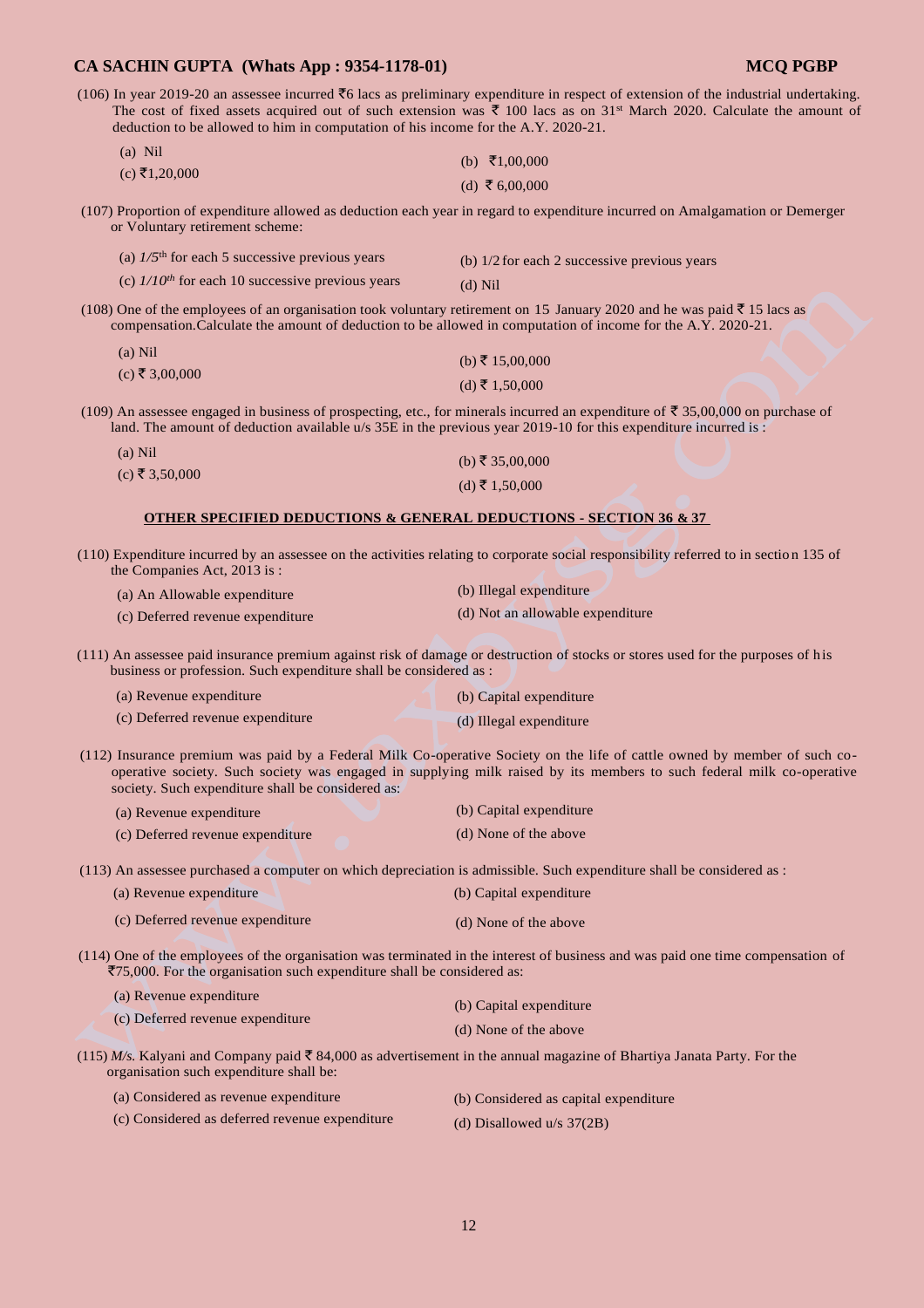(116) *M/S* R & Company paid  $\overline{5}$  75,000 as Custom Duty and  $\overline{5}$  84,000 as income tax during the previous year. Calculate the amount of expenditure allowable:

| $(a)$ ₹ 1,59,000 | (b) ₹ 84,000 |
|------------------|--------------|
| (c) ₹75,000      | $(d)$ Nil    |

(117) An employer paid an amount of  $\bar{\tau}$  30,000 as insurance premium on the health of his employees under a scheme framed in this behalf by GIC. Such payment was made by cash. The insurance amount was of  $\overline{5}$  3,00,000. The amount of deduction available to employer:

| $(a)$ ₹ 30,000   | (b) ₹ 3,00,000 |
|------------------|----------------|
| $(c)$ ₹ 2,70,000 | $(d)$ Nil      |

(118) An employer paid an amount of  $\bar{\tau}$  10,000 as insurance premium on the health of his employees under a scheme framed by GIC. Such payment was made by cheque. The insurance amount was of  $\bar{\tau}$  10,00,000. The amount of deduction available to employer:

| $(a)$ ₹ 10,000   | (b) ₹ 10,00,000 |
|------------------|-----------------|
| $(c)$ ₹ 1,00,000 | $(d)$ Nil       |

(119) XYZ Ltd. paid a sum of  $\overline{\xi}$  25,000 to Mrs.Sushila as employee bonus for services rendered by her which was otherwise have been payable to her as profit or dividend. The amount allowable as per section  $40A(2)$  was  $\bar{\ell}$  20,000. Calculate the amount of deduction available.

| $(a)$ ₹ 25,000 | (b) ₹ 20,000 |
|----------------|--------------|
| (c) ₹ 5,000    | $(d)$ Nil    |

(120) XYZ Ltd. paid a sum of  $\overline{5}$  25,000 to Mrs. Seema as employee bonus for services rendered by her. Such amount was actually paid to her on 15<sup>th</sup> June 2019. The amount allowable as per section 40A(2) was  $\overline{\ell}$  20,000. Calculate the amount of deduction available.

| $(a)$ ₹ 25,000 | (b) ₹ 20,000 |
|----------------|--------------|
| (c) ₹ 5,000    | $(d)$ NIL    |

(121) XYZ Ltd. paid a sum of  $\overline{5}$  25,000 to Mrs. Geetangli as employee bonus for services rendered by her during the Previous Year 2019-20. Such amount was actually paid to her on 15<sup>th</sup> October 2020. The amount allowable as per section 40A(2) was  $\bar{\mathcal{R}}$  20,000. Calculate the amount of deduction available to XYZ ltd in Previous Year 2019-20.

| (a) ₹ 25,000  | (b) ₹ 20,000 |
|---------------|--------------|
| $(c)$ ₹ 5,000 | $(d)$ Nil    |

(122) XYZ Ltd. paid a sum of  $\overline{2}25,000$  to Mrs. Geetagli as employee bonus for services rendered by her during the Previous Year 2019-20. Such amount was actually paid to her on 15<sup>th</sup> August 2020. The amount allowable as per section 40A(2) was  $\bar{\zeta}$  28,000. Calculate the amount of deduction available to XYZ ltd in Previous Year 2019-20.

| (a) ₹ 25,000 | (b) ₹ 28,000 |
|--------------|--------------|
| (c) ₹ 3,000  | $(d)$ Nil    |

(123) Mr. A took a loan of  $\bar{\mathfrak{r}}$  10,00,000 on 15<sup>th</sup> June 2019 for acquisition of an asset. Such asset was put to use on 1<sup>st</sup> April 2020. Interest paid for the period till the asset was put to use was of  $\bar{\tau}$  60,000. The amount of revenue expenditure available to assessee in Previous Year 2019-20:

| $(a)$ Nil     | (b) ₹ $60,000$  |
|---------------|-----------------|
| $(c)$ ₹ 6,000 | (d) ₹ 10,00,000 |

(124) Mr. A took a loan of  $\bar{\tau}$  10,00,000 on 15<sup>th</sup> June 2019 for acquisition of an asset and immediately put the asset on use.

Interest paid for the Previous Year 2019-20 on such loan amounted to  $\bar{z}$  65,000. Payment of  $\bar{z}$  55,000 against the interest amount was made on 11th May, 2020 and balance amount was paid on 11<sup>th</sup> October 2020. The amount of revenue expenditure available to assessee in Previous Year 2019-20:

| $(a)$ Nil      | (b) ₹ 65,000    |
|----------------|-----------------|
| $(c)$ ₹ 55,000 | (d) ₹ 10,00,000 |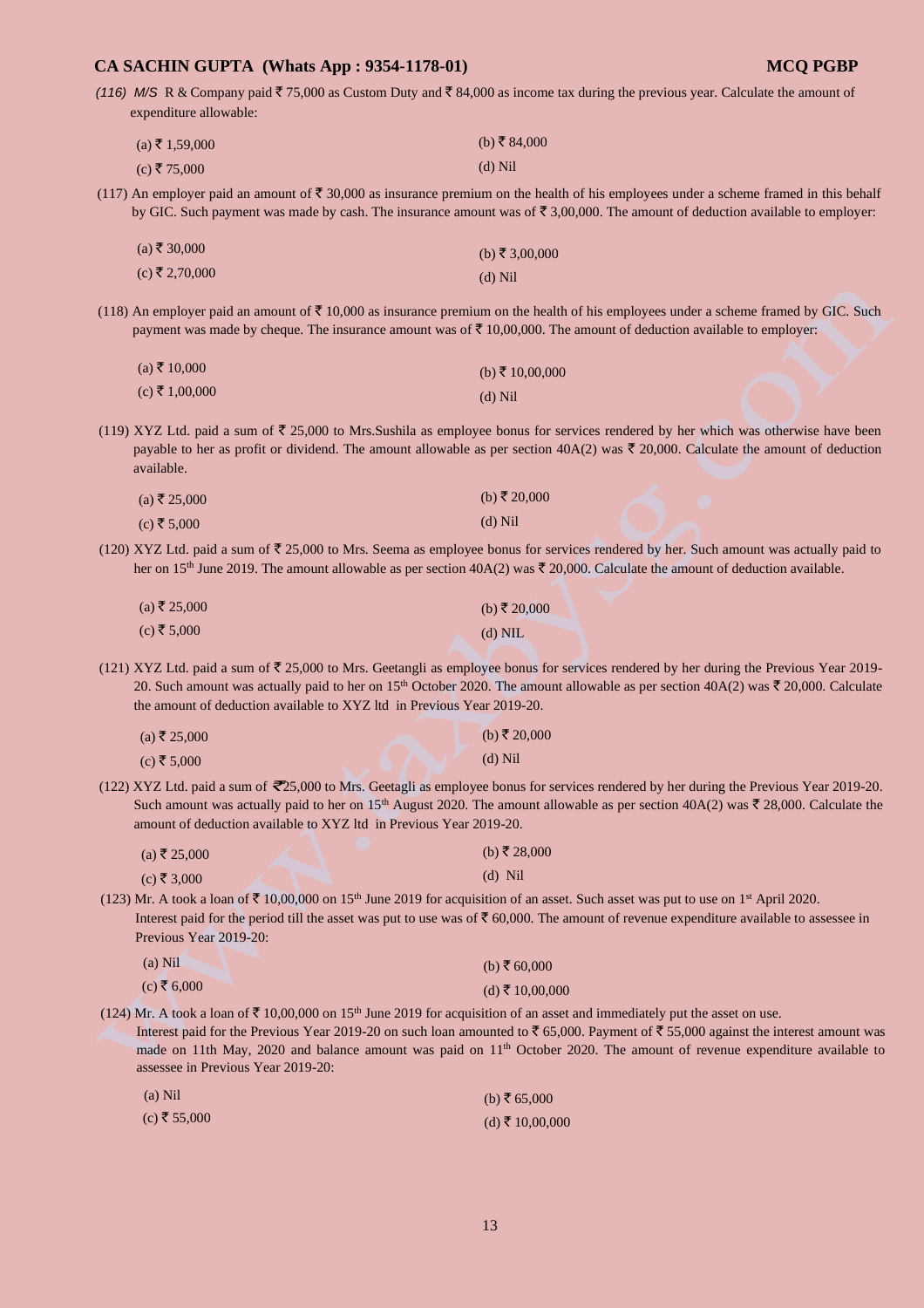(125) The employer made a contribution of  $\bar{\ell}$  25,000 to recognised provident fund for the previous year 2019-20. Such payment was made on 12th March, 2020. Such expenditure shall be considered as:

| (a) Revenue expenditure          | (b) Capital expenditure |
|----------------------------------|-------------------------|
| (c) Deferred revenue expenditure | (d) None of the above   |

(126) Mr. Ram made a contribution of  $\overline{5}45,000$  to a Pension Scheme referred under section 80CCD. The salary of the employee was of  $\bar{\mathcal{F}}$  4,00,000 in the previous year. Calculate the amount of deduction available to employer in Previous Year 2019-20.

| $(a)$ Nil    | (b) ₹ 45,000   |
|--------------|----------------|
| (c) ₹ 40,000 |                |
|              | (d) ₹ 4,00,000 |

(127) The assessee employer received a sum from his employee as contributions to Provident Fund or Employee State Insurance Fund or Superannuation fund or any other employee-welfare fund. Such sum is first treated as income of the employer and later claimed as expenditure. Such expenditure shall be considered as:

| (a) Revenue expenditure          | (b) Capital expenditure |
|----------------------------------|-------------------------|
| (c) Deferred revenue expenditure | (d) Illegal expenditure |

(128) An assessee was engaged in the business of cattle rearing. He incurred a loss in respect of animals which were used for the purposes of his business (otherwise than as stock-in trade) and which have died. Such expenditure shall be considered as:

| (a) Revenue expenditure          | (b) Capital expenditure |
|----------------------------------|-------------------------|
| (c) Deferred revenue expenditure | (d) Illegal expenditure |

(129) Ramesh was engaged in the business of trading of jewellery. During the previous year 2018-19 debt taken into account by him in computing the income amounted to  $\bar{\mathfrak{Z}}2,50,000$ . However, during the previous year 2019-20 it was acknowledged that  $\bar{\xi}1,35,000$  is to be considered as irrecoverable in the accounts of the assessee. Calculate the amount of bad-debts written off as irrecoverable to be allowed as a deduction in the previous year 2019-20:

| (a) ₹2,50,000 | (b) ₹ 1,35,000             |
|---------------|----------------------------|
| (c) ₹1,15,000 | (d) No deduction available |

(130) Suresh was engaged in the business of trading of jewellery. During the previous year 2019-20 debt accrued to him amounted to  $\bar{\mathcal{L}}$ ,50,000 which was not taken into account by him while computing the income of the previous year. However, during the year itself it was acknowledged that  $\bar{z}1,00,000$  is to be considered as irrecoverable from this debtor. Calculate the amount of bad-debts acknowledged as irrecoverable to be allowed as a deduction in the previous year 2019-20 :

| (a) ₹ 2,50,000 | (b) ₹ 1,00,000             |
|----------------|----------------------------|
| (c) ₹ 1,50,000 | (d) No deduction available |

(131) Provision for bad and doubtful debt is allowed as deduction in respect of the following :

| (a) Primary agricultural credit society | (b) Primary cooperative agricultural and rural |
|-----------------------------------------|------------------------------------------------|
|                                         | development bank                               |

- (d) Non banking finance company (c) Public Limited company
- (132) Jaipur Co-operative Bank made a provision for bad and doubtful debts account against the advances made by it. In regard to advances made by rural branches it made a provision amounting to  $\bar{\tau}$  25,00,000 and in regard to advances made by urban branches it made a provision amounting to  $\bar{\tau}$  35,00,000. The total credit balance provision for bad and doubtful debts account was of  $\bar{\tau}$  60,00,000. The actual bad debts for the previous year against the urban advances only amounted to  $\bar{\tau}$  68,00,000. Calculate the amount of bad-debts to be allowed as a deduction in the previous year 2019-20:

| $(a)$ ₹ 33,00,000 |  | (b) ₹ 68,00,000 |
|-------------------|--|-----------------|
| (c) ₹ 8,00,000    |  | (d) ₹ 43,00,000 |

(133) A scheduled bank incorporated in India had Gross Total Income of A/Y 2020-21 [before deduction under section 36(1)(viia) of  $\bar{\xi}$  750 lakhs and aggregate average advances made by rural branches of the bank was of  $\bar{\xi}$  150 lakhs. Calculate the amount of Provisions for doubtful debts to be made in the previous year.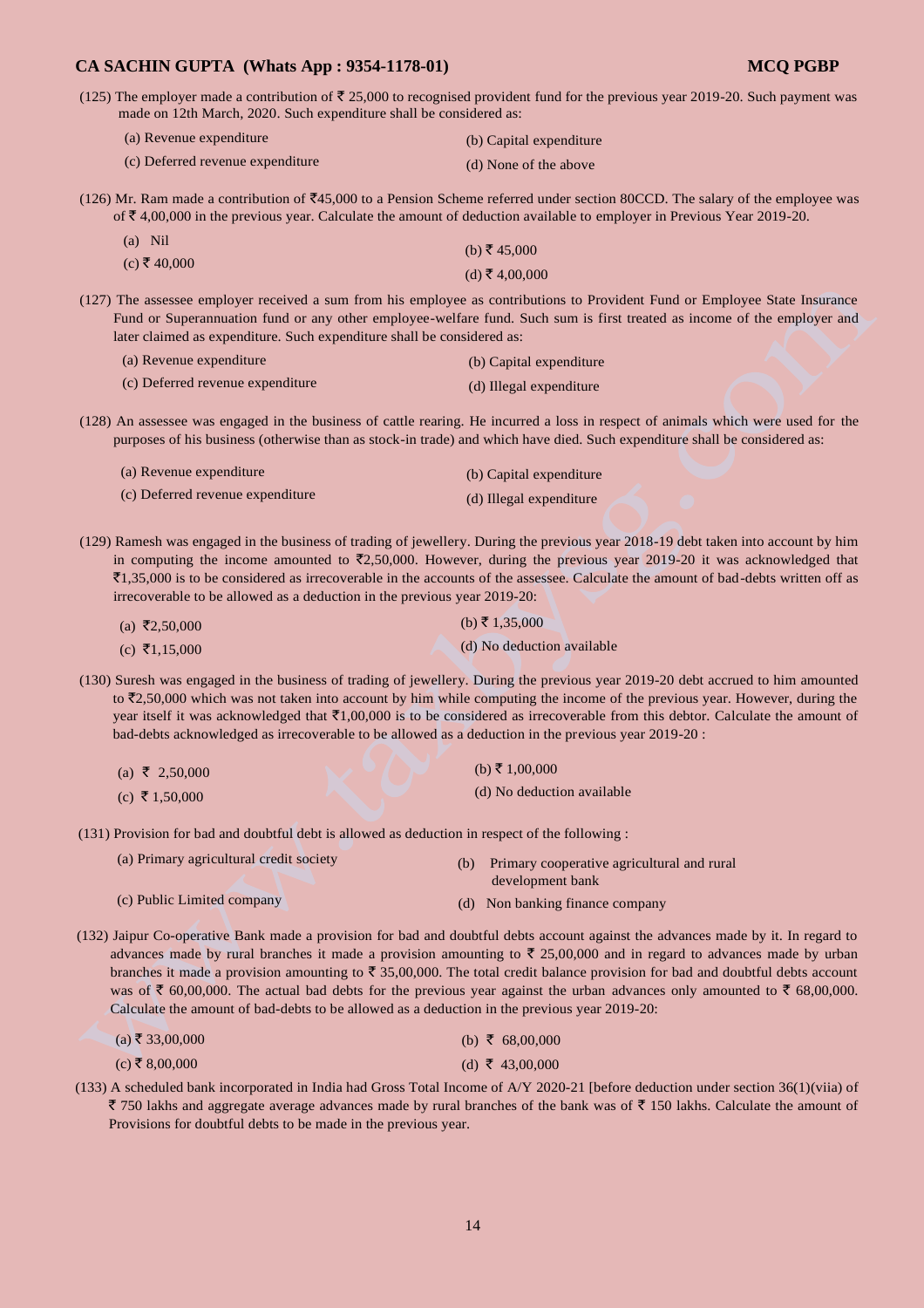| (a) $\bar{\tau}$ 90 lakhs  | (b) ₹ 67.5 lakhs                |
|----------------------------|---------------------------------|
| (c) $\bar{\tau}$ 150 lakhs | $(d)$ $\overline{z}$ 78 75 Jakh |

- (d) ₹ 78.75 Iakhs
- (134) A scheduled bank incorporated in India had Gross Total Income of AY. 2020-21 [before deduction u/s 36(1)(viia)] of  $\overline{5750}$ lakhs and aggregate average advances made by rural branches of the bank was of  $\overline{5}150$  lakhs. Provision for bad and doubtful debts under section 36(1)(viia) upto AY.2019-20 was of  $\overline{50}$  lakhs. Calculate the amount of Provisions for doubtful debts to be made in the previous year.

| (a) ₹90 lakhs              | (b) $\bar{\tau}$ 67.5 lakhs |
|----------------------------|-----------------------------|
| (c) $\bar{\tau}$ 150 lakhs | (d) ₹ 78.75Iakhs            |

(135) A scheduled bank incorporated in India had Gross Total Income of AY. 2020-21 [before deduction under section 36(1)(viia) of  $\overline{5750}$  lakhs and aggregate average advances made by rural branches of the bank was of  $\overline{5150}$  lakhs. Provision for bad and doubtful debts under section 36(1)(viia) upto AY.2019-20 was of  $\overline{\mathfrak{g}}$  50 lakhs. Bad debts written off (for the first time) in the books of account (in respect of urban advances only) during the previous year 2019-20 was of  $\overline{5}150$  lakhs. Compute the deduction allowable under section 36(1)(vii) for the AY.2020-21.

| (a) $\bar{\xi}$ 21.251 akhs | (b) ₹ 78.751 akhs |
|-----------------------------|-------------------|
| (c) ₹150 lakhs              | (d) ₹ 100 lakhs   |

(136) A foreign bank had Gross Total Income of AY.2020-21 [before deduction under section 36(1)(viia)] of  $\bar{\bar{\xi}}$  1,750 lakhs. Calculate the amount of Provisions for doubtful debts to be made in the previous year.

| (a) $\bar{\tau}$ 175 lakhs | (b) ₹ 87.51 akhs            |
|----------------------------|-----------------------------|
| (c) ₹1,750 lakhs           | (d) No provision to be made |

(137) X Housing Finance Co. Ltd. for the year ended on 31-3-2020 had Profits from the business computed as per Part D of Chapter IV of the Act but before claiming deduction u/ s 36(1)(viii) :  $\overline{5}$ 560 lacs, paid-up share Capital  $\overline{5}$  500 lacs, General Reserve  $\bar{\tau}$  100 lacs and balance in reserve created u/s 36(1)(viii) on 31-3-2020  $\bar{\tau}$ 1,100 lacs. Profits transferred to Special Reserve a/c was of  $\bar{\tau}$  150 lakhs. Compute the amount of deduction avaialable under section 36(1)(viii) :

| (a) | ₹ 1121akhs     | (b) ₹ 100 lakhs            |
|-----|----------------|----------------------------|
|     | (c) ₹150 lakhs | (d) No deduction available |

(138) In the case of companies, capital expenditure incurred for the purpose of promoting family planning amongst the employees would be deductible to the extent \_ *(Dec. 2014) (Dec. 2014) (Dec. 2014)* 

(a) Equal to  $1/5<sup>th</sup>$  in each year for 5 years (c) Equal to 1/4th in each year for 4 years (b) Equal to  $1/6<sup>th</sup>$  in each year for 6 years (d) Equal to  $1/10<sup>th</sup>$  in each year for 10 years.

(139) Assessee company incurred revenue expenditure of  $\bar{\tau}$  15,000 for promoting family planning amongst its employees. Calculate the amount of deduction available.

| (a) ₹3,000  | (b) ₹ 15,000               |
|-------------|----------------------------|
| (c) ₹18,000 | (d) No deduction available |

 $(140)$  Assessee firm incurred revenue expenditure of  $\overline{515,000}$  for promoting family planning amongst its employees. Calculate the amount of deduction available.

| (a) ₹3,000  | (b) ₹ 15,000               |
|-------------|----------------------------|
| (c) ₹18,000 | (d) No deduction available |

(141) Assessee company incurred capital expenditure of  $\bar{\tau}$  75,000 for promoting family planning amongst its employees. Calculate the amount of deduction available.

| (a) ₹75,000 | (b) ₹ 15,000               |
|-------------|----------------------------|
| (c) ₹60,000 | (d) No deduction available |

(142) Assessee company incurred capital expenditure of  $\bar{\tau}$  50,000 and revenue expenditure of  $\bar{\tau}$  7,000 for promoting family planning amongst its employees. Calculate the amount of deduction available.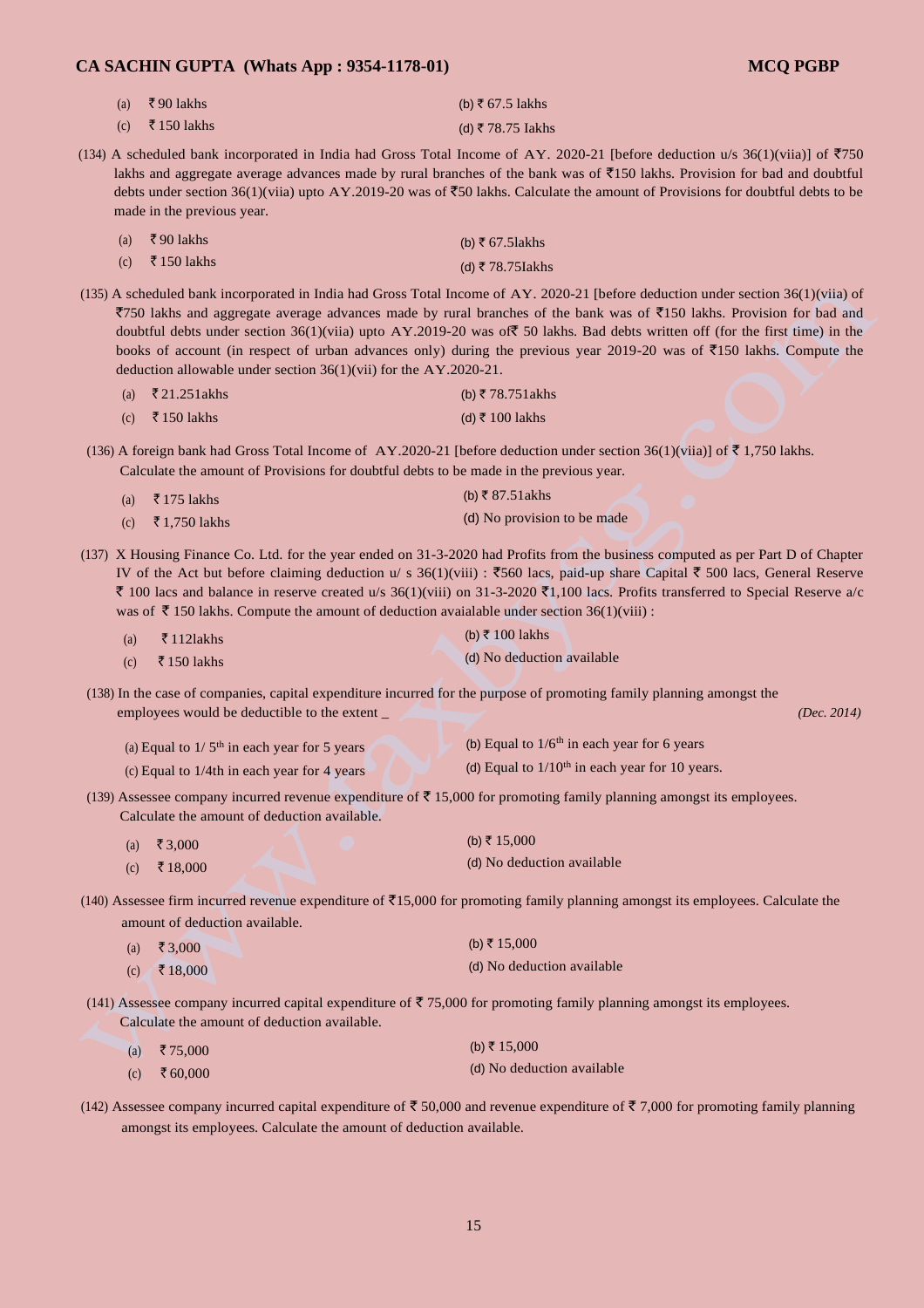| $(a)$ ₹ 50,000 | (b) ₹7,000                 |
|----------------|----------------------------|
| (c) ₹ 17,000   | (d) No deduction available |

(143) Contribution was made by PFI towards Credit Guarantee Fund Trust. Such expenditure shall be considered as:

| (a) Revenue expenditure          | (b) Capital expenditure |
|----------------------------------|-------------------------|
| (c) Deferred revenue expenditure | (d) Illegal expenditure |

(144) An assessee was engaged in the business of dealing in securities. He had paid Securities Transaction Tax of  $\bar{\tau}$  25,000 on the securities. Income arising from taxable securities transactions computed under the head "Profits and Gains of Business or Profession" was of  $\bar{\tau}$  2,50,000. Such expenditure of payment of Securities Transaction Tax shall be considered as:

| (a) Revenue expenditure                 | (b) Capital expenditure |
|-----------------------------------------|-------------------------|
| (c) Speculative transaction expenditure | (d) Illegal expenditure |

(145) An assessee was engaged in the business of dealing in commodities. He had paid Commodities transaction tax of  $\bar{\tau}$  15,000 in respect of the taxable commodities transactions. Income arising of  $\bar{\tau}$  3,00,000 from such taxable commodities transactions was included in the income computed under the head "Profits and gains of business or profession" . Such expenditure of payment of Commodities transaction tax shall be considered as:

| (a) Revenue expenditure                 | (b) Capital expenditure |
|-----------------------------------------|-------------------------|
| (c) Speculative transaction expenditure | (d) Illegal expenditure |

(146) The assessee co-operative society was engaged in the business of manufacture of sugar, for purchase of sugarcane an amount of  $\bar{\xi}$  50,000 was incurred by it. The price fixed or approved by the Government for such purpose is  $\bar{\xi}$  95,000. The amount of deduction admissible will be

| (a) ₹ 1,00,000 | (b) ₹ 50,000 |
|----------------|--------------|
| (c) ₹ 95,000.  | $(d)$ Nil    |

(147) To claim deduction of an expenditure *u/s* 37, the expenditure incurred must be:

| (a) In respect of the business or profession carried | (b) Not capital in nature. |
|------------------------------------------------------|----------------------------|
| On by the assessee.                                  |                            |
| (c) Not of nature described $u/s$ 30 to 36.          | (d) All of the above.      |

(148) An assessee paid penalty of  $\bar{\tau}$  42,000 paid for non-compliance of the provisions of Customs Act. Such expenditure shall be considered as:

| (a) Revenue expenditure                 | (b) Capital expenditure              |
|-----------------------------------------|--------------------------------------|
| (c) Speculative transaction expenditure | (d) Disallowed under Section $37(1)$ |

(149) An assessee incurred expense of tax on non monetary perquisites of employees. Such expenditure shall be considered as:

| (a) Revenue expenditure | (b) Capital expenditure  |
|-------------------------|--------------------------|
| (c) Deferred revenue    | (d) Expressly disallowed |

(150) An assessee made an expenditure on issue of shares. Such expenditure, including fees paid to Registrar of Companies, was incurred to increase the authorized share capital, resulting in expansion of the capital base. Such expenditure shall be considered as:

| (a) Revenue expenditure          | (b) Capital expenditure  |
|----------------------------------|--------------------------|
| (c) Deferred revenue expenditure | (d) Expressly disallowed |

(151) An assessee incurred an expenditure on stamp duty and registration fees for the issue of bonus shares. Such expenditure shall be considered as:

| (a) Revenue expenditure          | (b) Capital expenditure  |  |  |
|----------------------------------|--------------------------|--|--|
| (c) Deferred revenue expenditure | (d) Expressly disallowed |  |  |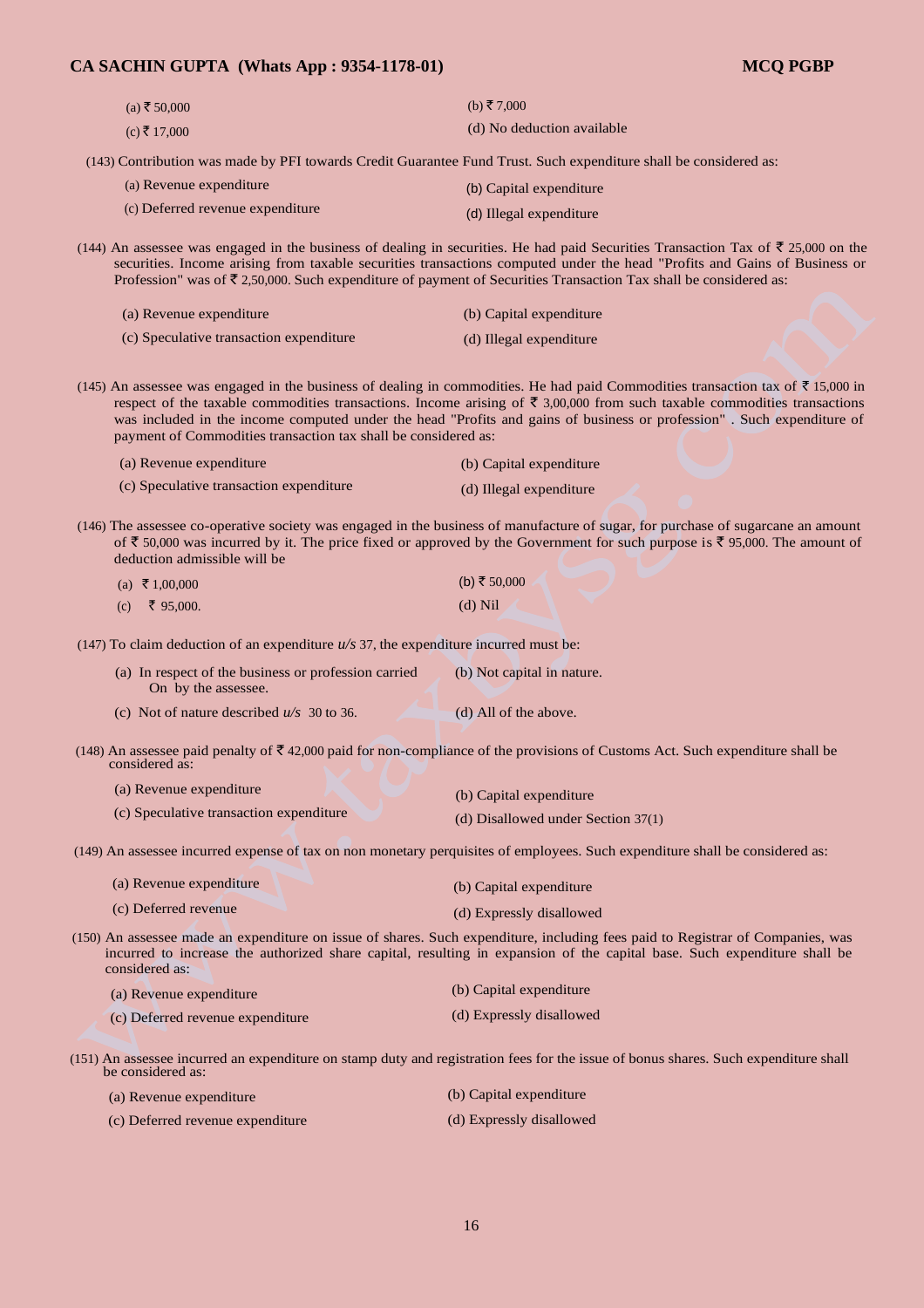(152) XYZ & Co. incurred a liability by giving discount on issue of debentures. Such expenditure shall be considered as:

| (a) Revenue expenditure                                                                                                                                                   | (b) Capital expenditure                                                                                                                                   |  |
|---------------------------------------------------------------------------------------------------------------------------------------------------------------------------|-----------------------------------------------------------------------------------------------------------------------------------------------------------|--|
| (c) Deferred revenue expenditure                                                                                                                                          | (d) Illegal expenditure                                                                                                                                   |  |
| (153) Assessee company redeemed its debentures on premium. Such expenditure of paying premium shall be considered as:                                                     |                                                                                                                                                           |  |
| (a) Revenue expenditure                                                                                                                                                   | (b) Capital expenditure                                                                                                                                   |  |
| (c) Deferred revenue expenditure                                                                                                                                          | (d) Illegal expenditure                                                                                                                                   |  |
|                                                                                                                                                                           | (154) Expenditure incurred by a hotelier on replacement of linen and carpets in his hotel. Such expenditure shall be considered as:                       |  |
| (a) Revenue expenditure                                                                                                                                                   | (b) Capital expenditure                                                                                                                                   |  |
| (c) Deferred revenue expenditure                                                                                                                                          | (d) Illegal expenditure                                                                                                                                   |  |
| (155) An assessee made a payment of $\bar{\xi}$ 25,000 as a secret commission, prohibited by law, for some offensive purpose. Such<br>expenditure shall be considered as: |                                                                                                                                                           |  |
| (a) Revenue expenditure                                                                                                                                                   | (b) Capital expenditure                                                                                                                                   |  |
| (c) Deferred revenue expenditure                                                                                                                                          | (d) Non deductible expenditure                                                                                                                            |  |
| as:                                                                                                                                                                       | (156) An assessee incurred a sum of $\bar{\tau}$ 35,000 for perfecting title or removing defects in title. Such expenditure shall be considered           |  |
| (a) Revenue expenditure                                                                                                                                                   | (b) Capital expenditure                                                                                                                                   |  |
| (c) Deferred revenue expenditure                                                                                                                                          | (d) Non deductible expenditure                                                                                                                            |  |
| shall be considered as:                                                                                                                                                   | (157) An assessee incurred a sum of $\bar{\tau}$ 1,10,000 for alteration of the memorandum and articles of association. Such expenditure                  |  |
| (a) Revenue expenditure                                                                                                                                                   | (b) Capital expenditure                                                                                                                                   |  |
| (c) Deferred revenue expenditure                                                                                                                                          | (d) Non deductible expenditure                                                                                                                            |  |
| revenue purposes or trading liabilities. Such loss/expenditure shall be considered as:                                                                                    | (158) An assessee incurred a loss of $\bar{\tau}$ 50,000 on account of foreign exchange fluctuations on loans taken from foreign banks for                |  |
| (a) Revenue expenditure                                                                                                                                                   | (b) Capital expenditure                                                                                                                                   |  |
| (c) Deferred revenue expenditure                                                                                                                                          | (d) Non deductible expenditure                                                                                                                            |  |
| considered as:                                                                                                                                                            | (159) An assessee incurred an expenditure of $\overline{\mathfrak{S}}$ 35,000 on shifting of its administrative office. Such loss/expenditure shall be    |  |
| (a) Revenue expenditure                                                                                                                                                   | (b) Capital expenditure                                                                                                                                   |  |
| (c) Deferred revenue expenditure                                                                                                                                          | (d) Non deductible expenditure                                                                                                                            |  |
| March, 2020 will not be admissible as deduction while computing its business income -                                                                                     | (160) Under the Income-tax Act, 1961, which of the following outlays incurred by Sun Ltd. during the previous year ended 31 <sup>st</sup><br>(June, 2015) |  |
| (a) Contribution to a political party in cash                                                                                                                             | (b) Interest on loan taken for payment of income-tax                                                                                                      |  |
| (c) Capital expenditure on advertisement                                                                                                                                  | (d) All of the above.                                                                                                                                     |  |
| <b>SPECIFIC DISALLOWANCES - SECTION 40 &amp; 40A</b>                                                                                                                      |                                                                                                                                                           |  |
|                                                                                                                                                                           | (161) Mr. Ram during the previous year 2019-20 made a payment outside India to a non-resident on which TDS was not paid upto                              |  |

- time allowed u/s 200. However, such TDS was deducted and paid on 15<sup>th</sup> February 2020. When shall deduction of this expenditure be allowed to assessee?
	-
	-
	- (a) Previous Year 2018-19 (b) Previous Year 2019-20
	- (c) Previous Year 2020-21 (d) Not allowed deduction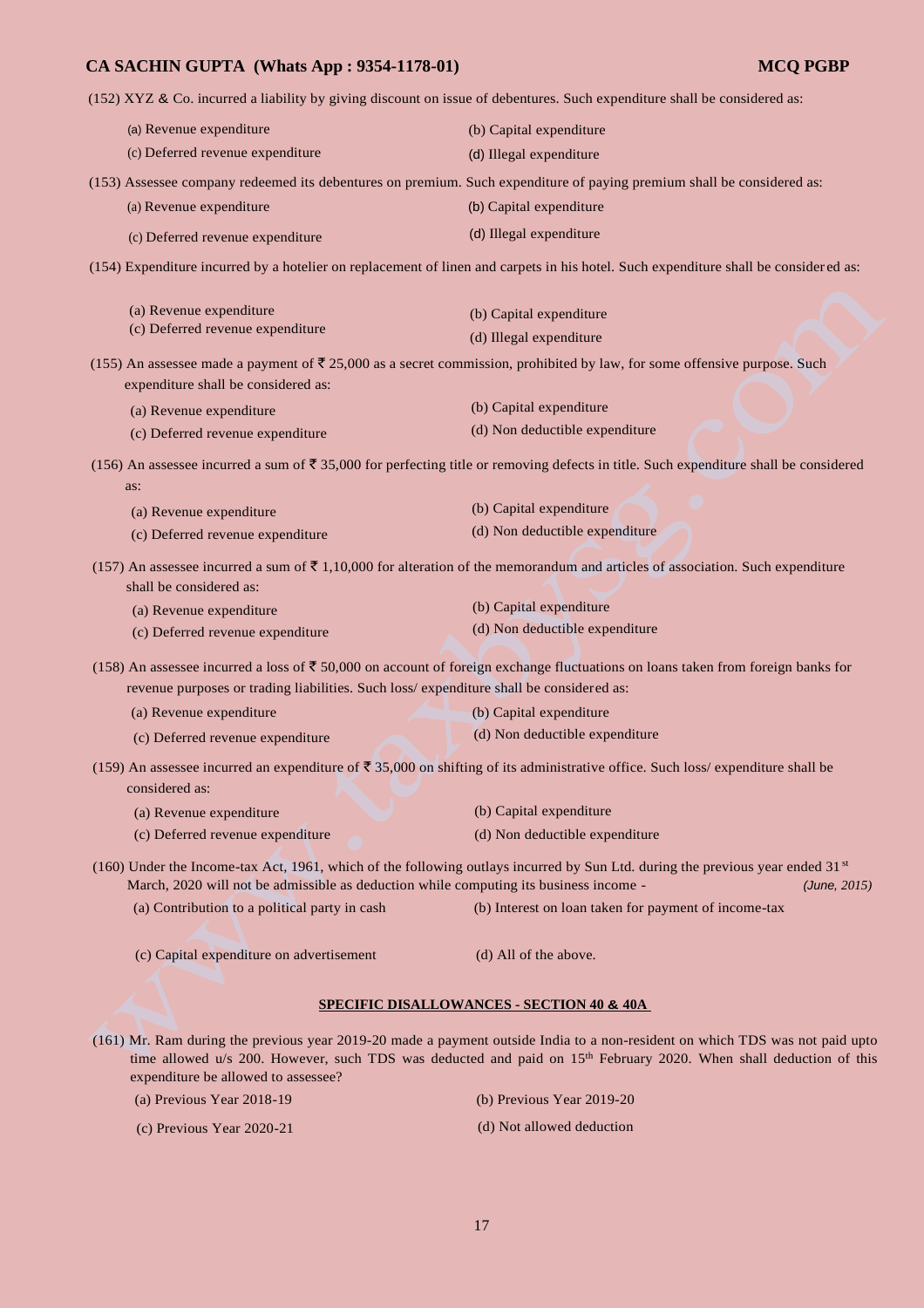*(June 2013)* 

(162) Mr. Kalpesh during the previous year 2019-20 made a payment outside India to a non-resident on which TDS was not paid upto time allowed u/s 200. However, such TDS was deducted and paid on  $30<sup>th</sup>$  September 2020. When shall deduction of this expenditure be allowed to assessee?

| (a) Previous Year $2018-19$ | (b) Previous Year $2019-20$ |
|-----------------------------|-----------------------------|
| (c) Previous Year $2020-21$ | (d) Not allowed deduction   |

(163) Payments to residents on which tax has not been deducted/ paid shall be disallowed to the extent of ----------

| $(a) 0\%$  | (b) $30\%$ |
|------------|------------|
| $(c)$ 100% | (d) $50\%$ |

(164) XYZ Ltd. has made a payment of  $\bar{\mathbf{z}}$ 10,00,000 to Mr. C a contractor on which tax was not deducted at source during the previous year. The amount of expenditure to be disallowed under Section 40(a) will be-

| (a) ₹10,00,000 | (b) ₹3,00,000 |
|----------------|---------------|
| (c) ₹5,00,000  | $(d)$ Nil     |

(165) Laxmi & Co. paid  $\overline{\mathfrak{S}}$ 6,10,000 as contract payments to Monu Ltd. during the financial year 2019-20. It did not deduct tax at source under section 194C. The amount liable for disallowance is - *(Dec. 2015) (Dec. 2015)* 

| (a) ₹6,10,000 | (b) $\bar{x}3,05,000$ |
|---------------|-----------------------|
| (c) ₹12,200   | (d) ₹1,83,000         |

(166) XYZ Ltd. has credited a sum of  $\overline{5}10,00,000$  to Mr. C a contractor on which tax was deducted at source during the previous year 2019-20. The payment of such TDS was made on 30-09-2020 being the due date of filing return of income. The amount of expenditure to be disallowed under Section 40(a) in previous year 2019-20 will be :

| (a) ₹10,00,000 | (b) ₹3,00,000 |
|----------------|---------------|
| (c) ₹5,00,000  | $(d)$ Nil     |

(167) Mr. Ram paid the income tax due of the previous year 2019-20 on  $15<sup>th</sup>$  May 2020. When shall deduction of this expenditure be allowed to him?

| (a) Previous Year 2018-19                                                               | (b) Previous Year 2019-20 |
|-----------------------------------------------------------------------------------------|---------------------------|
| (c) Previous Year $2020-21$                                                             | (d) Not allowed deduction |
| Which of the following taxes are allowed as deduction while computing the business inco |                           |

(168) Which of the following taxes are allowed as deduction while computing the business income

| $(c)$ $CTT$ | (d) None of the above. |
|-------------|------------------------|

(169) Which of the following taxes are not allowed as deduction while computing the business income

| $(a)$ GST            | (b) Property tax      |
|----------------------|-----------------------|
| (c) Professional tax | (d) Equalization levy |

(a) CDT (b) Income-tax

(170) Son of Mr. Ramesh was appointed as a manager in his firm. Ramesh made a payment of salary of  $\overline{\mathfrak{S}}30,00,000$  to his son whereas Assessing Officer is of opinion that such expenditure is excessive or unreasonable having regard to the FMV which comes to be of  $\bar{\mathcal{E}}$ 24,00,000. Calculate the amount to be disallowed.

| (a) $\mathbf{\leq}24,00,000$ | (b) ₹30,00,000 |
|------------------------------|----------------|
| (c) ₹6,00,000                | $(d)$ Nil      |

(171) A person shall be deemed to have a substantial interest in a business or profession, if-

| (a) | In a case where the business or profession is<br>carried on by a company, such person, at any time<br>during the previous year, is the beneficial owner of<br>equity shares carrying not less than<br>20 % of the voting power. | (b) | In any other case, such person, at any time during<br>the previous year, is beneficially entitled to not less<br>than 20% of the profits of such business or<br>profession. |
|-----|---------------------------------------------------------------------------------------------------------------------------------------------------------------------------------------------------------------------------------|-----|-----------------------------------------------------------------------------------------------------------------------------------------------------------------------------|
|     |                                                                                                                                                                                                                                 |     |                                                                                                                                                                             |

(c) Both of the above.

 $(a) \neq 24,00,000$ 

(d) None of the above.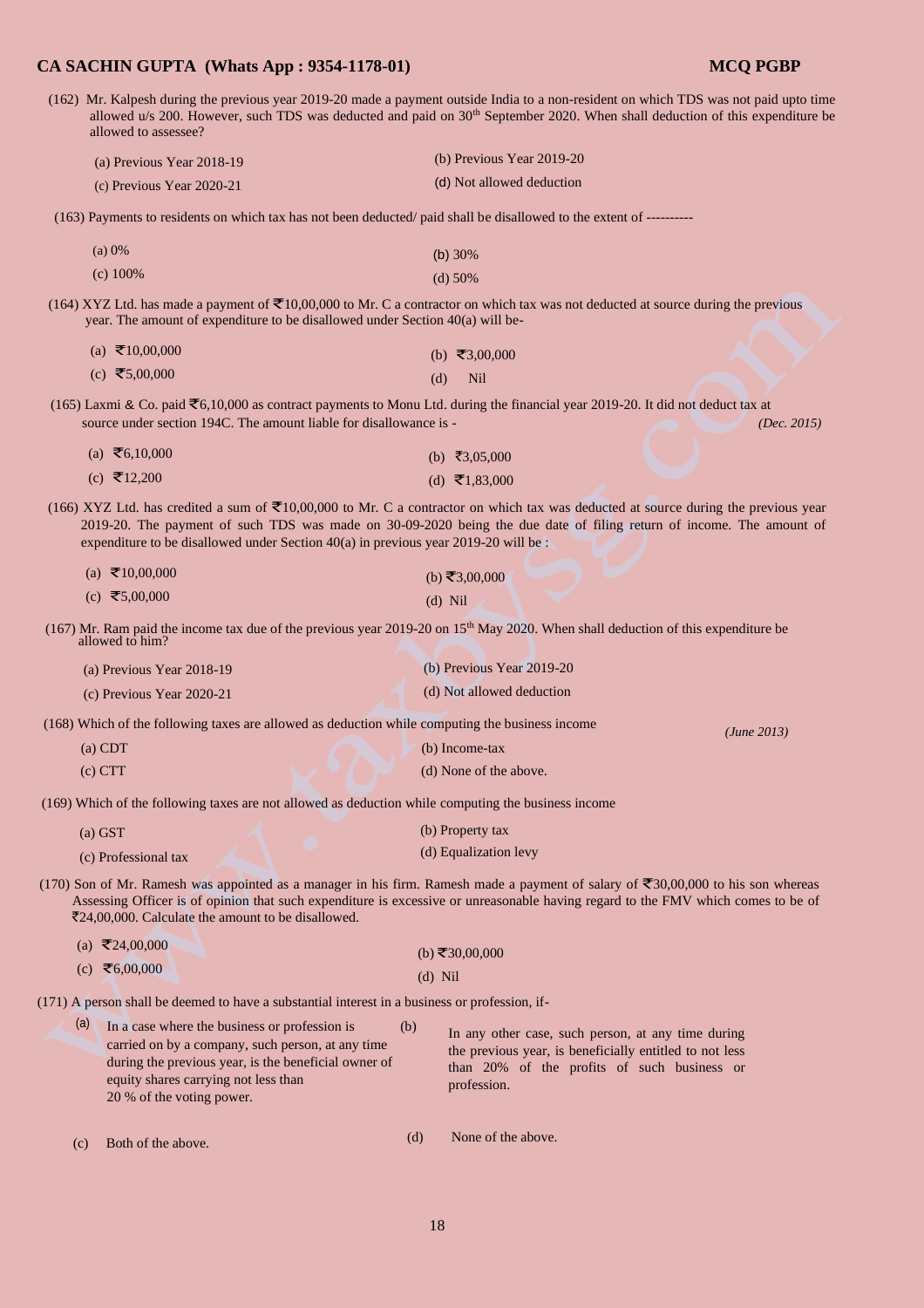| CA SACHIN GUPTA (Whats App: 9354-1178-01)                                                                                                                                                                        | <b>MCQ PGBP</b>                                                                                                                                                                                                                                                                                                                               |
|------------------------------------------------------------------------------------------------------------------------------------------------------------------------------------------------------------------|-----------------------------------------------------------------------------------------------------------------------------------------------------------------------------------------------------------------------------------------------------------------------------------------------------------------------------------------------|
| (172) Mr. Kailash claims the deduction (on accrual basis) of payment to Ramesh of $\bar{\tau}$ 25,000. Next year he paid this amount through a<br>crossed cheque. What are the consequences of this transaction? |                                                                                                                                                                                                                                                                                                                                               |
| (a) This deduction is already claimed.                                                                                                                                                                           | (b) It will be disallowed and deemed to be the<br>profit and gains of Business and Profession of<br>the next year.                                                                                                                                                                                                                            |
| (c) Deduction can be claimed in next year too.                                                                                                                                                                   | (d) None of these                                                                                                                                                                                                                                                                                                                             |
| urgently. Calculate the amount of expenditure to be disallowed u/s 40A(3).                                                                                                                                       | (173) Anish made a cash payment of $\overline{5}$ 2,85,000 on 28 <sup>th</sup> March, 2020 as the banks were on strike that day and the payment was to be made                                                                                                                                                                                |
| $(a)$ ₹ 2,85,000                                                                                                                                                                                                 | (b) ₹2,65,000                                                                                                                                                                                                                                                                                                                                 |
| $(c)$ Nil                                                                                                                                                                                                        | (d) ₹ 20,000                                                                                                                                                                                                                                                                                                                                  |
| (174) Under section 40A(3) which of the following payment for an expenditure incurred would not be admissible as deduction<br>from business income _                                                             | (June, 2015)                                                                                                                                                                                                                                                                                                                                  |
| (a) ₹ 15,000 paid in cash to a transporter                                                                                                                                                                       | ₹9,000 paid in cash to a dealer in the morning<br>(b)<br>and $\bar{\xi}$ 8,000 paid in cash to the same dealer in<br>the evening                                                                                                                                                                                                              |
| (c) ₹ 40,000 sent through NEFT to the bank account<br>of the dealer for goods purchased                                                                                                                          | ₹ 9,000 paid through bearer cheque to the<br>(d)<br>dealer for goods purchased.                                                                                                                                                                                                                                                               |
| June, 2018, the amount liable for disallowance under section 40A(3) would be -                                                                                                                                   | (175) When a cash payment of $\bar{\tau}$ 30,000 is made on 10 <sup>th</sup> May, 2019 towards purchase of raw material effected in the earlier year, <i>i.e.</i> , on 5 <sup>th</sup><br>( <i>Dec.</i> 2015)                                                                                                                                 |
| $(a)$ Nil                                                                                                                                                                                                        | $(b)$ 100% of payment                                                                                                                                                                                                                                                                                                                         |
| (c) 20% of such payment                                                                                                                                                                                          | (d) 30% of such payment                                                                                                                                                                                                                                                                                                                       |
| disallowance under section 40A(3) is --------                                                                                                                                                                    | (176) M Ltd. purchased goods on credit from S Ltd. on $6th$ May, 2019 for $\bar{\tau}$ 86,000 which is paid as $\bar{\tau}$ 10,000 in cash on 11 <sup>th</sup> May, 2019;<br>₹ 35,000 by a bearer cheque on 3 <sup>rd</sup> May, 2019; and ₹41,000 by an account payee cheque on 16 <sup>th</sup> May, 2019. The amount of<br>(June, $2011$ ) |
| (a) ₹ 15,000                                                                                                                                                                                                     | ₹35,000<br>(b)                                                                                                                                                                                                                                                                                                                                |
| (c) ₹41,000                                                                                                                                                                                                      | (d) ₹86,000                                                                                                                                                                                                                                                                                                                                   |
| apply to -------                                                                                                                                                                                                 | (177) Where an assessee doing a business incurs any expenditure in respect of which payments made to a person in a day exceeds ₹ 10,000<br>should be paid through account payee cheque or demand draft to claim deduction for such expenditure. This restriction does not<br>(June 2016)                                                      |
| (a)<br>Payments made to RBI                                                                                                                                                                                      | (b)<br>Payments made to cultivators                                                                                                                                                                                                                                                                                                           |
| (c)<br>Payment of terminal benefits to employees not<br>exceeding ₹ 50,000                                                                                                                                       | (d)<br>All of the above                                                                                                                                                                                                                                                                                                                       |
| allowability of the two payments made.                                                                                                                                                                           | (178) Ashutosh made two separate cash payments for plying, hiring or leasing goods amounting to ₹32,000 and ₹39,000. Discuss about the                                                                                                                                                                                                        |
| (a) Both the payments will be allowed.                                                                                                                                                                           | (b) Payment amounting to ₹ 32,000 will be allowed<br>and the other one will be disallowed.                                                                                                                                                                                                                                                    |

(c) Payment amounting to  $\bar{\tau}$  39,000 will be allowed (d) Both the payments will be disallowed.

the other one will be disallowed.

(179) Payment of  $\bar{\tau}$  50,000 by using credit card for fire insurance. The amount of disallowance under section 40A(3) is \_\_\_\_\_\_

| $(a)$ ₹ 50,000 | (b) $\bar{\tau}$ 30,000 |
|----------------|-------------------------|
| $(c)$ Nil      | (d) ₹ 20,000            |

(180) Payment of  $\bar{\tau}$  50,000 made in cash towards purchases of medicines. The amount of disallowance under section 40A(3) is \_\_\_\_\_

| $(a)$ ₹ 50,000 | (b) $\bar{\tau}30,000$ |
|----------------|------------------------|
|                |                        |

(c) Nil (d) ₹20,000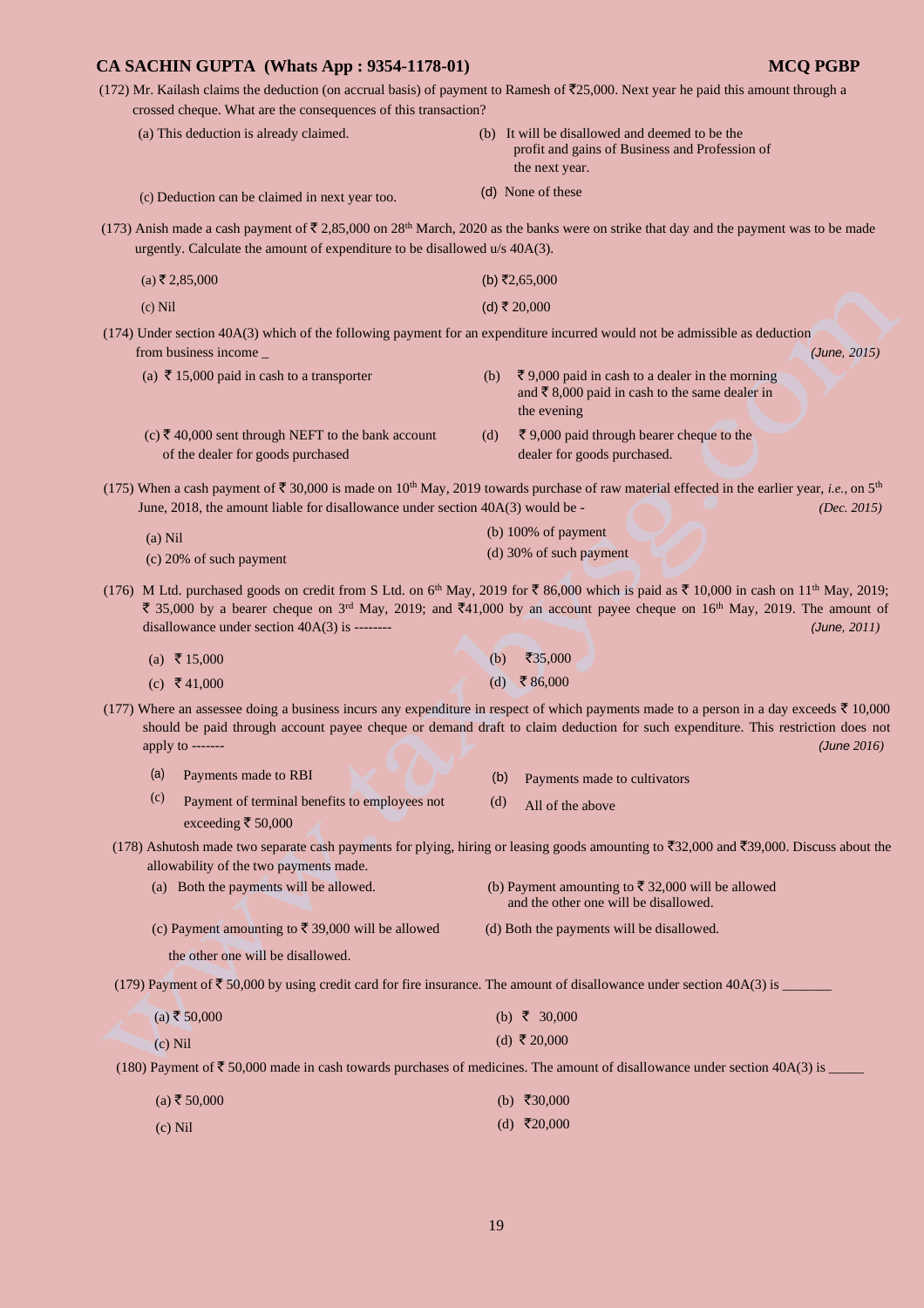(181) An assessee made a provision of  $\overline{55,00,000}$  for the payment of gratuity to his employees on their retirement. The gratuity fund was unapproved. Calculate amount of deduction allowable to assessee in respect of this provision.

| (a) ₹5,00,000  | (b) ₹ 10,00,000 |
|----------------|-----------------|
| (c) ₹ 1,00,000 | $(d)$ NIL       |

(182) Deemed profits chargeable to tax under section 41 includes:

| (a) Taxability of Balancing Charge in case of Power | (b) Sale of an asset used for scientific research     |
|-----------------------------------------------------|-------------------------------------------------------|
| Generating Undertakings.                            | without having been used for the purposes of business |
|                                                     | or profession.                                        |
| (c) Recovery of bad debts.                          | (d) All of the above.                                 |
|                                                     |                                                       |

(183) X discontinued wholesale trade in medicines from 1<sup>st</sup> July, 2015. He recovered  $\bar{\tau}$  1,50,000 in October, 2019 being a bad debt which was written-off and allowed in assessment year 2013-14. He has eligible brought forward business loss of wholesale trade in medicines of  $\bar{\tau}$  1,70,000. The consequence of bad debt recovery is that -  $(June\ 2016)$ 

| (a) It is chargeable to tax                  | (b) It is eligible for set-off against brought forward |  |  |  |
|----------------------------------------------|--------------------------------------------------------|--|--|--|
|                                              | business loss                                          |  |  |  |
| The brought forward business loss is taxable | (d) 50% of the amount recovered now is taxable         |  |  |  |

- now
- (184) Sameer sold goods worth  $\overline{5}$  50,000 at credit on 1<sup>st</sup> April, 2016. However, he has written off  $\overline{5}$  10,000 of it as bad debts and claimed deduction for the same during the year 2018-19. On 4th April, 2019, the defaulting debtor made payment of  $\bar{\mathfrak{c}}$  45,000. The taxable amount of bad debts recovered for the year 2019-20 would be - *(June, 2015)*

| (a) ₹5,000           |  | (b) ₹ 50,000            |
|----------------------|--|-------------------------|
| (c) $\bar{x}$ 45,000 |  | (d) $\bar{\tau}$ 10,000 |

(185) An assessee discontinued his textile business during the previous year 2016-17 and incurred a loss of  $\bar{\mathfrak{F}}1,50,000$ . During the previous year 2019-20 assessee earned deemed profits in the discontinued business of  $\bar{\tau}$ 1,75,000. Calculate the amount taxable as business income.

| (a) ₹ 1,75,000 | (b) ₹ 1,50,000 |
|----------------|----------------|
| (c) ₹ 25,000   | $(d)$ Nil      |

(186) Saraswati Ltd. made provision of  $\bar{\mathfrak{c}}$ 121akh for bonus payable for the year ended 31st March, 2020. It paid  $\bar{\mathfrak{c}}$ 71akh on 31<sup>st</sup> July, 2020; ₹ 3 lakh on 30<sup>th</sup> September, 2020; and ₹ 2 lakh on 15<sup>th</sup> December, 2020. The amount eligible for deduction under section *43B for p/y 19/20* would be - *(Dec. 2015)* 

| . <del>.</del> .<br>$(a)$ ₹ 10 lakh |  | (b) ₹ 121 akh |
|-------------------------------------|--|---------------|
| (c) ₹71 akh                         |  | (d) ₹ 31 akh  |

rendered as referred  $u/s$  36(1)(ii).

(187) As per section *43B,* certain payments are to be allowed as deduction only on actual payment. Such sums include:

| (a) Any sum payable by the assessee to the Indian | (b) Employer's contribution to provident fund or  |
|---------------------------------------------------|---------------------------------------------------|
| Railways for the use of railway assets.           | superannuation fund or gratuity fund or any other |
|                                                   | fund for the welfare of employees.                |
| (c) Bonus or commission to employees for services | (d) All of the above.                             |
| rendered as referred $u/s$ 36(1)(ii).             |                                                   |
|                                                   |                                                   |

- (188) As per section *43B,* certain payments are to be allowed as deduction only on actual payment. Such sums include:
	- (a) Sum payable by assessee by way of tax, duty, (b) cess or fee, by whatever name called, under any law for the time being in force.  $\begin{bmatrix} (c) \\ \text{Bonus or commission to employees for services} \\ \end{bmatrix}$  (d) All of the above. Employer's contribution to provident fund or superannuation fund or gratuity fund or any other fund for the welfare of employees.
- (189) Assessee incurred an expenditure of municipal tax of  $\overline{5}51,000$  relating to office building for the Previous Year 2019-20 but did not pay the same till 30-09-2020. Such sum was paid on 15<sup>th</sup> March, 2021. In which assessment year deduction shall be allowed to assessee?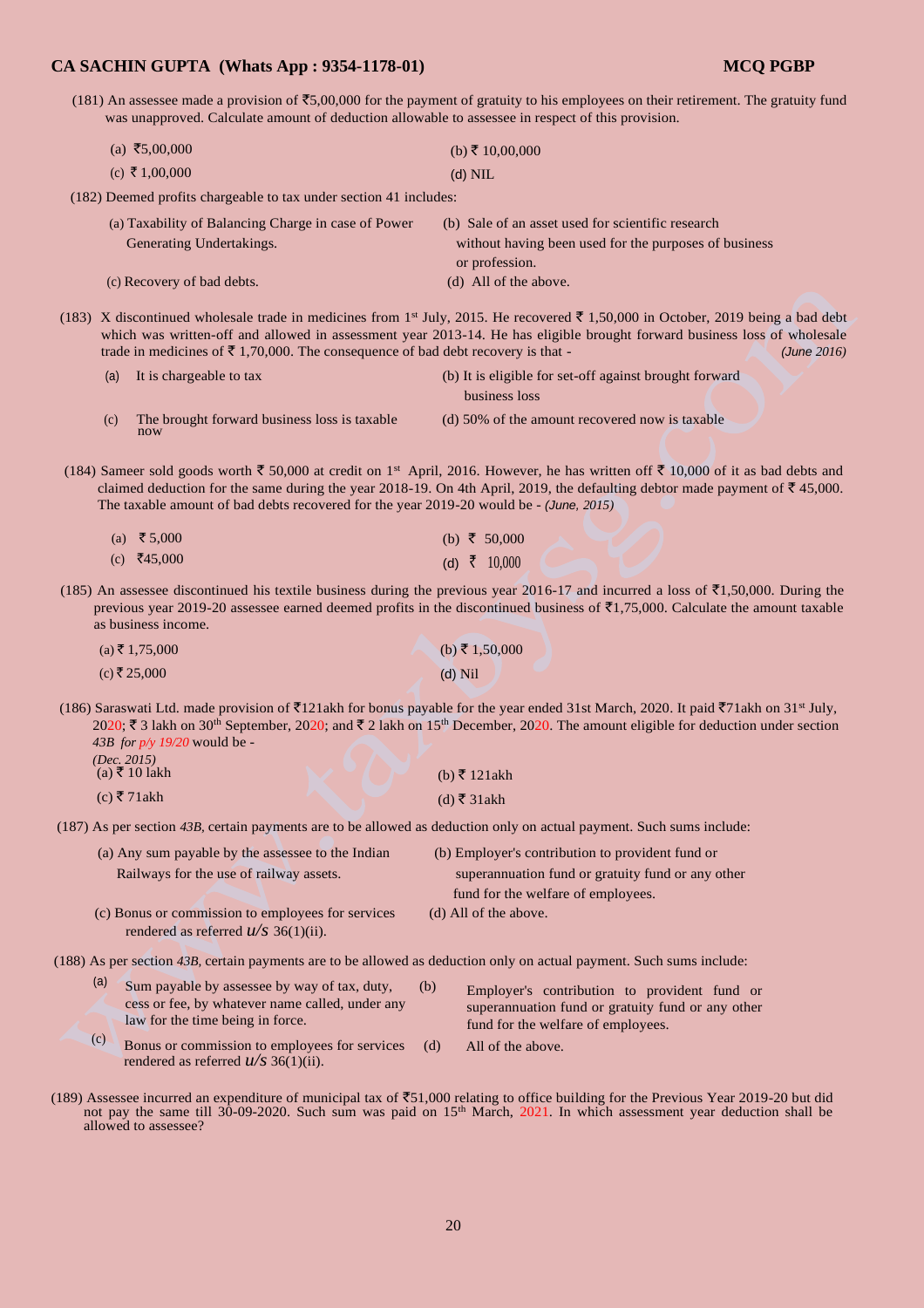| (a) AY.2019-20  | (b) $AY.2020-21$ |
|-----------------|------------------|
| (c) A.Y.2021-22 | $(d)$ Nil        |

(190) XYZ Ltd. took a loan of  $\overline{53,50,000}$  from a Public Financial Institution. It incurred an interest expense of  $\overline{535,000}$  against this loan in the Previous Year 2019-20 but did not pay the interest amount to bank. The assessee paid this amount on 15<sup>th</sup> March 2021. In which assessment year deduction shall be allowed to assessee?

| (a) $AY.2019-20$ | (b) $AY.2020-21$ |
|------------------|------------------|
| (c) $AY.2021-22$ | $(d)$ Nil        |

(191) If in the above question, assessee makes the payment of interest amount to bank on  $15<sup>th</sup>$  September, 2020 then in which assessment year deduction shall be allowed to assessee?

| (a) $AY.2019 - 20$ | (b) AY. $2020-21$ |
|--------------------|-------------------|
| (c) AY. 2020-22    | $(d)$ Nil         |

(192) A Ltd. contributed  $\bar{z}8,70,000$  towards provident fund account of its employees. It actually remitted  $\bar{z}5,00,000$  upto 3<sup>rd</sup> March and  $\bar{\tau}$  2,50,000 upto the due date for filing the return specified in section 139(1). The amount liable to tax in its assessment would be\_\_\_\_\_\_\_\_\_\_\_\_ *(June 2016)* 

| $(a)$ ₹ 3,70,000 | (b) $\bar{\tau}1,20,000$ |
|------------------|--------------------------|
| $(c)$ Nil        | (d) ₹8,70,000            |

(193) XYZ Ltd. took a loan of  $\bar{z}10,00,000$  from a Public Financial Institution. It incurred an interest expense of  $\bar{z}70,000$  against this loan in the Previous Year 2017-18 but did not pay the interest amount to bank. It requested the bank to convert the amount of interest into loan on 15th September, 2018. Such converted loan is actually paid on 15th December, 2019. In which assessment year deduction shall be allowed to assessee?

|  | (a) AY. $2017-18$ | (b) $AY.2018-19$ |
|--|-------------------|------------------|
|  | (c) $AY.2019-20$  | (d) $AY.2020-21$ |

(194) An assessee transferred his land (stock in trade) on  $15<sup>th</sup>$  May 2019 for ₹75,00,000. However, the value adopted by State Government authority for the purpose of payment of stamp duty in respect of such transfer was  $\overline{(}90,00,000$ . What shall be the full value of the consideration received or accruing as a result of such transfer for the purposes of computing profits and gains from transfer of such asset.

| (a) $\bar{5}75,00,000$ |  | (b) ₹ 90,00,000   |
|------------------------|--|-------------------|
| (c) ₹ 15,00,000        |  | (d) ₹ 1,65,00,000 |

(195) Manish transferred his land (stock in trade) on 21<sup>st</sup> June 2019 for  $\overline{$80,00,000}$ . However, the value adopted by State Government authority for the purpose of payment of stamp duty in respect of such transfer was  $\overline{772,00,000}$ . What shall be the full value of the consideration received or accruing as a result of such transfer for the purposes of computing profits and gains from transfer of such asset.

| $(a)$ ₹ 72,00,000 | (b) ₹ 80,00,000   |
|-------------------|-------------------|
| (c) ₹ 8,00,000    | (d) ₹ 1,52,00,000 |

(196) Mohan transferred his land (stock in trade) on  $1^{st}$  June 2019 for  $\bar{\tau}$  70,00,000. However, the value adopted by State Government authority for the purpose of payment of stamp duty in respect of such transfer on the date of agreement fixing the value of consideration for transfer of the asset was  $\bar{\tau}$  85,00,000 and on the date of registration of such transfer of asset was  $\bar{\tau}$  89,00,000. He received consideration of  $\overline{25,00,000}$  by cheque before the date of agreement. What shall be the full value of the consideration for the purposes of computing profits and gains from transfer of such asset.

| (a) ₹70,00,000 | (b) ₹85,00,000                              |
|----------------|---------------------------------------------|
| T0200000       | $\Sigma$ $\sim$ $\sim$ $\sim$ $\sim$ $\sim$ |

- $(c)$  ₹83,00,000 (d) ₹ 25,00,000
- (197) Hari transferred his land on 1<sup>st</sup> September 2019 for  $\bar{\mathfrak{c}}$  80,00,000. However, the value adopted by State Government authority for the purpose of payment of stamp duty in respect of such transfer on the date of agreement fixing the value of consideration for transfer of the asset was  $\overline{5,00,000}$  and on the date of registration of such transfer of asset was  $\overline{5,00,000}$ . He received consideration of  $\overline{525,00,000}$  by cheque before the date of agreement. What shall be the full value of the consideration for the purposes of computing profits and gains from transfer of such asset.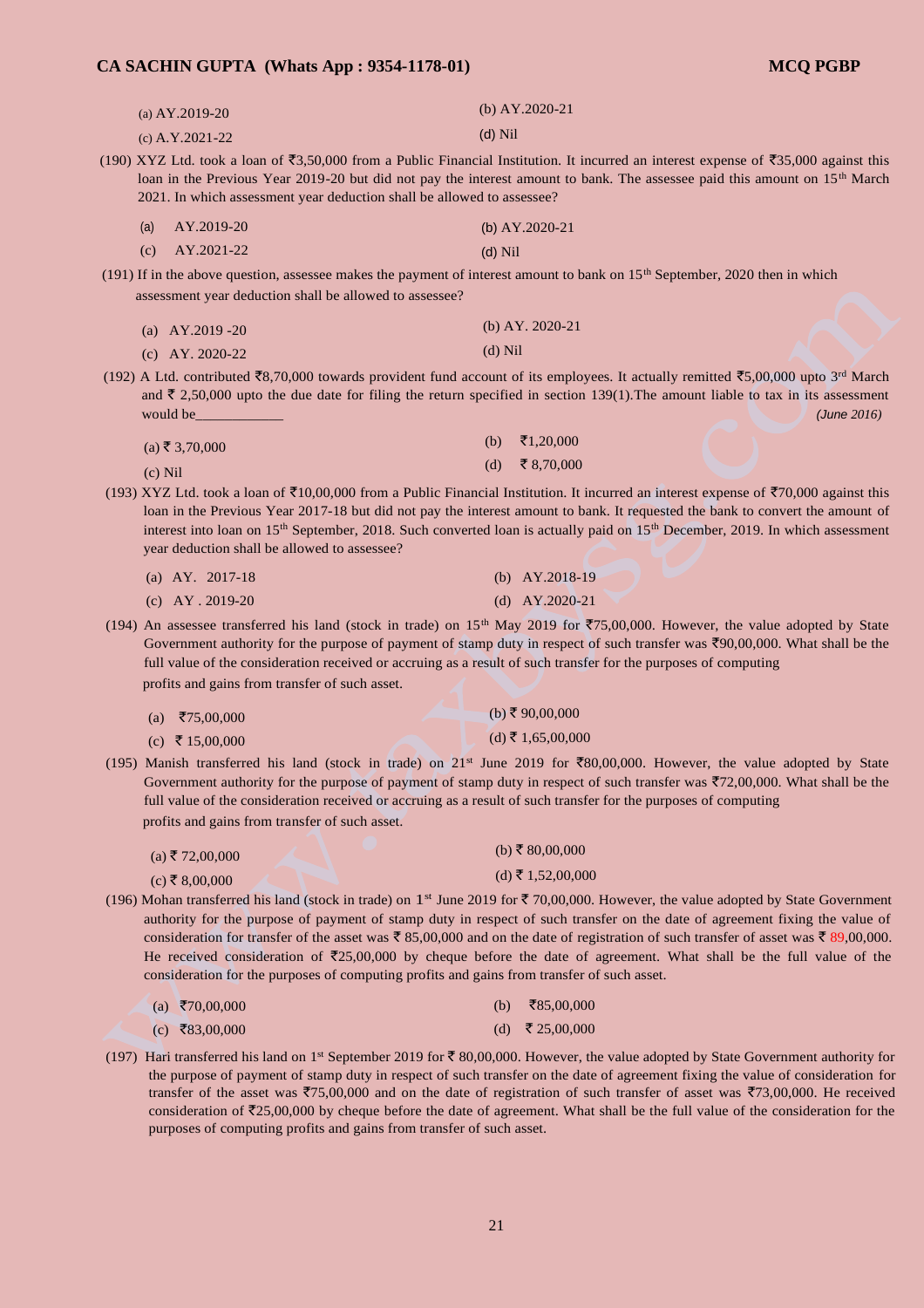| (a) ₹ 80,00,000 | (b) ₹ 75,00,000 |
|-----------------|-----------------|
| (c) ₹73,00,000  | (d) ₹ 25,00,000 |

(198) ABC Ltd. credited the interest on bad and doubtful debts of  $\overline{5}$  35,000 on 18<sup>th</sup> March, 2019. However, the interest amount was received on 11th April, 2019. As per section 43D when such interest shall be chargeable to tax?

| (a) P.Y. 2018-19 | (b) $P.Y.2019-20$ |
|------------------|-------------------|
| (c) P.Y. 2020-21 | (d) Not taxable   |

(199) ABC Ltd. credited the interest on bad and doubtful debts of  $\overline{5}$  75,000 on 18<sup>th</sup> July, 2018. However, the interest amount was received on 30<sup>th</sup> March, 2019. As per section 43D when such interest shall be chargeable to tax ?

| (a) $P.Y. 2018-19$ | (b) $P.Y.2019-20$ |
|--------------------|-------------------|
| (c) $P.Y. 2020-21$ | (d) Not taxable   |

(200) The profits and gains of any business of insurance, including any such business carried on by a mutual insurance company or by co-operative society, shall be computed in accordance with rules contained in First Schedule to the Act. The profits and gains derived from life insurance business is taxable at what rate?

| (a) $11.5%$ | (b) $12.5\%$ |
|-------------|--------------|
| (c) $10\%$  | $(d)$ Nil    |

(201) ABC & Association (trade association) furnishes profits of business before allowing deficiency was of  $\overline{\xi}80,000$ . The deficiency amount was of  $\overline{575,000}$  and the total income of assessee before allowing deficiency was of  $\overline{51,40,000}$ . What shall be the amount of deduction available to assessee for the deficiency?

| (a) ₹75,000   | (b) ₹70,000 |
|---------------|-------------|
| $(c)$ ₹80,000 | $(d)$ Nil   |

(202) ABC & Association (trade association) furnishes profits of business before allowing deficiency was of  $\bar{\zeta}$ 90,000. The deficiency amount was of  $\bar{\tau}$  75,000 and the total income of assessee before allowing deficiency was of  $\bar{\tau}$ 2,00,000. What shall be the amount of deduction available to assessee for the deficiency? You with the following information-

| $(a)$ ₹ 75,000 | (b) ₹ 1,00,000 |
|----------------|----------------|
| (c) ₹90,000    | $(d)$ Nil      |

(203)ABC & Association (trade association) furnishes profits of business before allowing deficiency was of  $\overline{5}90,000$ . The deficiency amount was of  $\overline{575,000}$  and the total income of assessee before allowing deficiency was of  $\overline{51,40,000}$ . The amount of deduction available to assessee for the deficiency is of  $\bar{\tau}$  70,000. For how many years the remaining balance of deficiency amounting to  $\bar{\tau}$ 5,000 shall be allowed to be carried forward?

| $(a)$ 5 years      | $(b)$ 1 year                          |
|--------------------|---------------------------------------|
| (c) Infinite years | (d) Not allowed to be carried forward |

#### **ACCOUNTS AND AUDIT - SECTION 44AA & 44AB**

(204) Which amongst the following are specified books of account?

| (a) Cash Book             | (b) Carbon copies or counterfoils of bills |  |
|---------------------------|--------------------------------------------|--|
| (c) Original bills issued | (d) All of the above                       |  |

(205) The books of accounts are to be kept and maintained for a period of how many years from the end of the relevant assessment year.

| (a) 6 years   | (b) $5$ years        |
|---------------|----------------------|
| $(c)$ 8 years | (d) Unlimited period |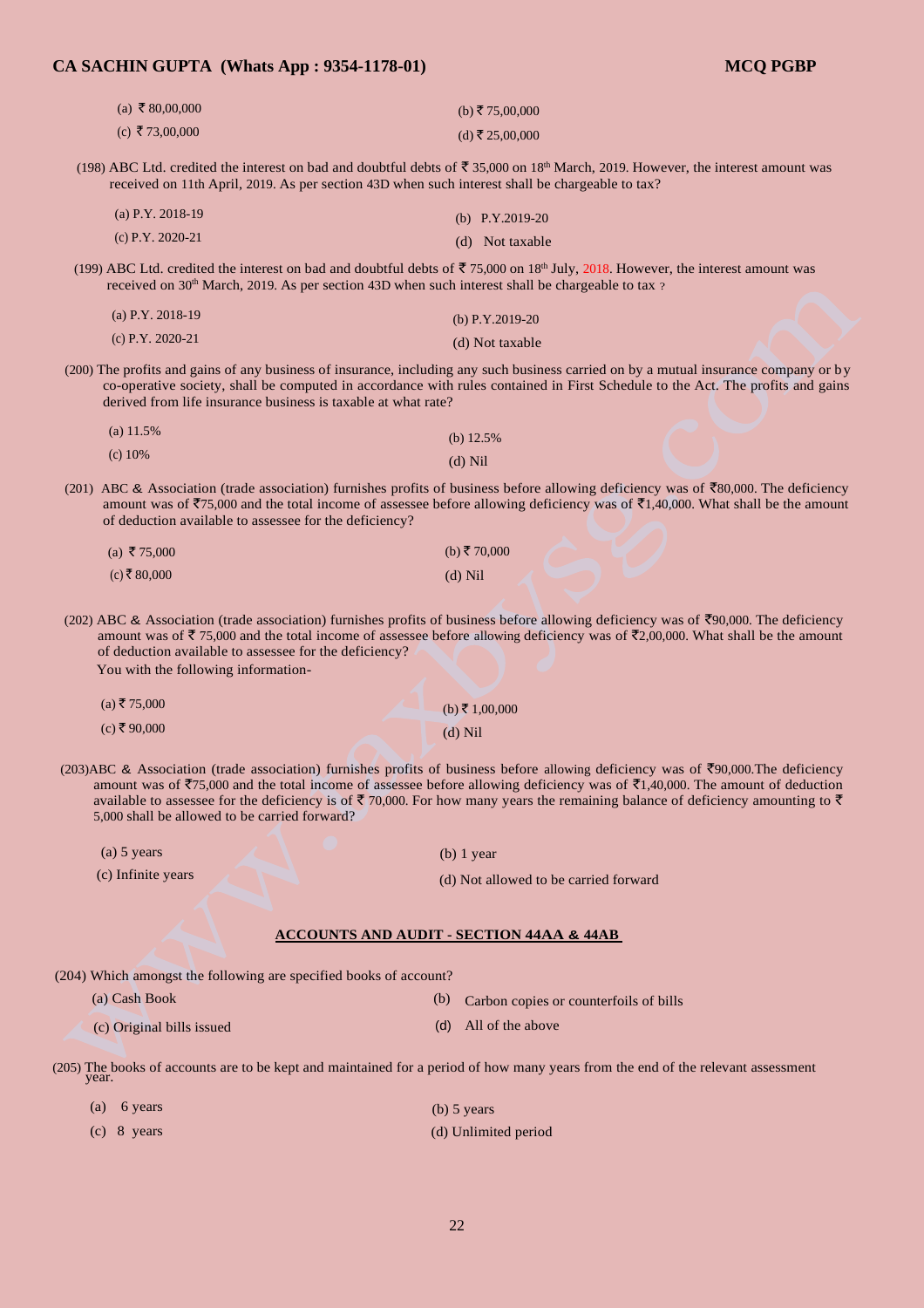(206) A person carrying specified profession will have to maintain books of account prescribed by Rule 6F of the Income-tax Rule, 1962, if gross receipts are more than  $\bar{z}1,50,000$  for -  $(June, 2015)$ 

| (a) All preceding 5 years | (b) Any of the preceding 5 years  |
|---------------------------|-----------------------------------|
| (c) All preceding 3 years | (d) Any of the preceding 3 years. |

(207) In case of specified professions, what is the minimum amount the Gross receipts should exceed in all of the three immediately preceding previous years or, where the business is newly setup, the amount that gross receipts are likely to exceed during current previous year, so as to maintain the books of accounts.

| (a) ₹1,00,000 | (b) ₹ 1,20,000  |
|---------------|-----------------|
| (c) ₹1,50,000 | (d) ₹ 10,00,000 |

(208) In which case newly set up business or profession other than specified profession is required to maintain accounts?

| If total sales turnover is likely to exceed<br>10,00,000 during such previous year. | (b) ₹ | If turnover likely to exceed $\bar{\tau}1,12,000$ during such<br>previous year.      |
|-------------------------------------------------------------------------------------|-------|--------------------------------------------------------------------------------------|
| If turnover is likely to exceed ₹ 1,00,000 during<br>such previous year.            | (d)   | If turnover is likely to exceed $\bar{\tau}1,00,000$ during such<br>assessment year. |

(209) Accounts of a person carrying on business are required to be audited for previous year in which total sales, turnover or gross receipts exceeds \_\_\_\_\_\_\_\_\_\_

| (a) ₹ 60,00,000 | (b) ₹ 1,00,00,000 |
|-----------------|-------------------|
| (c) ₹ 15,00,000 | (d) ₹ 50,00,000   |
|                 |                   |

(210) A person carrying on profession is required to get his accounts compulsorily audited by a Chartered Accountant if his gross receipts from profession for the previous year exceed - *(Dec. 2012) (Dec. 2012)* 

| (a) ₹ 10,00,000 | (b) ₹ 25,00,000   |
|-----------------|-------------------|
| (c) ₹ 50,00,000 | (d) ₹ 1,00,00,000 |

(211) A person carrying on profession will also have to get his accounts audited before the specified date, if gross receipts from the profession for a previous year or years relevant to assessment year exceed - *(Dec. 2014)* 

| (a) ₹ 251akh | (b) ₹ 10 lakh    |
|--------------|------------------|
| (c) ₹1 crore | $(d)$ ₹ 50 lakh. |

(212) The penalty for failure to maintain accounts under section 44AA is -

| (a) $\bar{x}$ 10,000 |  | (b) $\bar{\xi}20,000$ |
|----------------------|--|-----------------------|
| (c) ₹ 50,000         |  | (d) ₹ 25,000.         |

(213) The maximum penalty for failure to get accounts audited under section 44AB or furnish audit report along with return of income is \_ *(June, 2009)* 

| (a) ₹10,000  | (b) ₹ 20,000    |
|--------------|-----------------|
|              | (d) ₹ 1,50,000. |
| (c) ₹ 50.000 |                 |

(214) The maximum penalty leviable for failure to get accounts audited or to furnish report under section 44AB is - *(Dec. 2015)* 

| $(a)$ ₹ 75,000 | (b) $\bar{\tau}$ 1,00,000 |
|----------------|---------------------------|
| (c) ₹ 1,50,000 | (d) ₹ 3,00,000            |

#### **DEEMED PROFITS IN CASE OF CERTAIN BUSINESSES - SECTION 44AD & 44AE**

(215) Accounts of a person carrying on business referred to u/ s 44AD are required to be audited for previous year if -

- 
- (a) The assessee has claimed profits. (b) Profits from such business to be lower than the profits and gains deemed u/ s 44AD.
- (c) The "total income" exceeds maximum amount, (d) All of the above. which is not chargeable to tax in any PY.
	-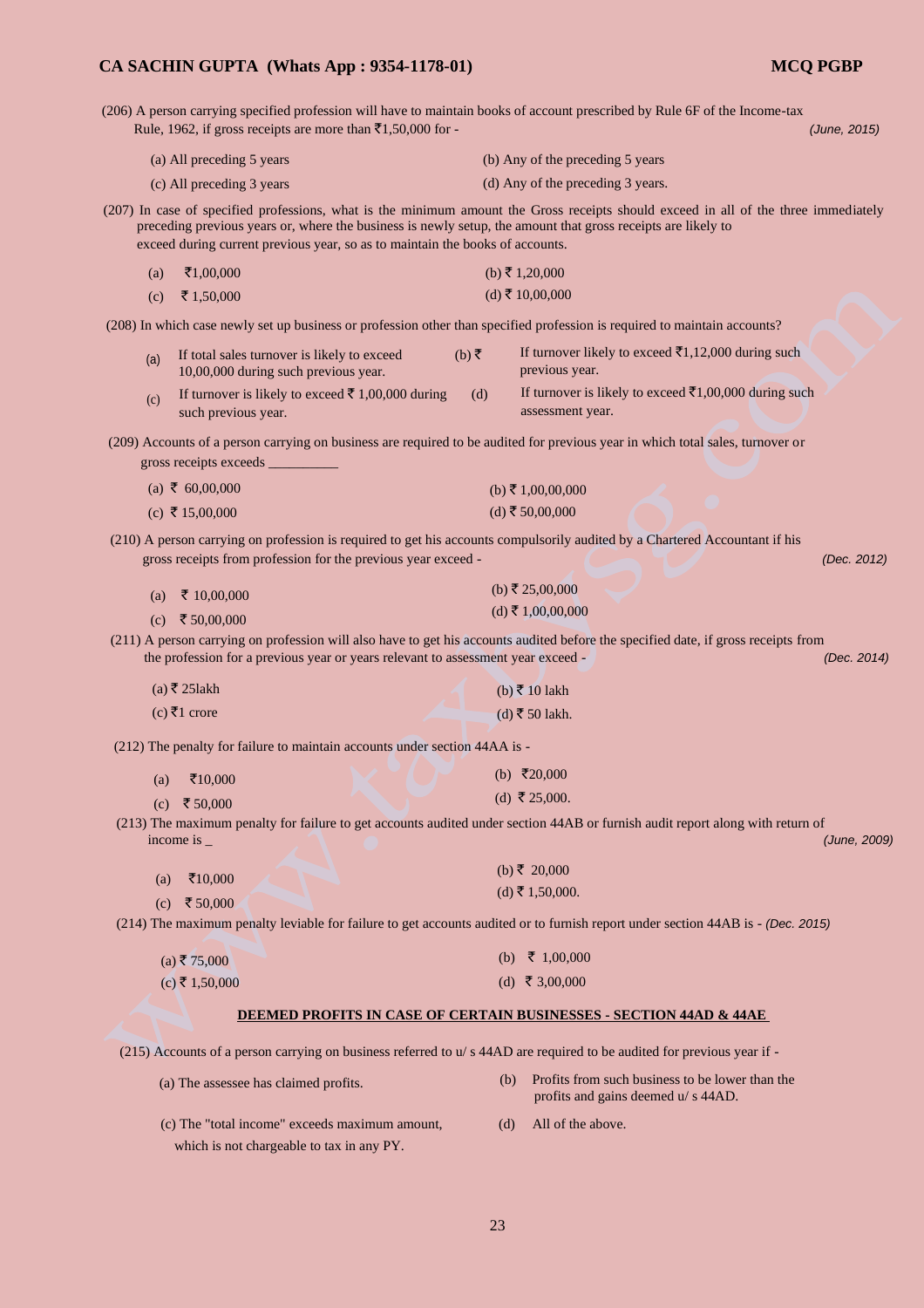(216) For computation of profits of business on presumptive basis under section 44AD, the deemed profits shall be calculated at the rate of of our of the total turnover or gross receipts of such business:

| (a) 8%  | (b) $10\%$ |
|---------|------------|
| (c) 20% | $(d)$ 5%   |

(217) The total turnover of the business of assessee was of  $\bar{\tau}$  30,00,000. The assessee declared a profit of  $\bar{\tau}$  2,80,000. What shall be the deemed profits of assessee under section 44AD?

| (a) | ₹ 2,80,000                                                                                             | (b) | ₹ 2,40,000                           |              |
|-----|--------------------------------------------------------------------------------------------------------|-----|--------------------------------------|--------------|
| (c) | ₹ 40,000                                                                                               | (d) | ₹ 2,60,000                           |              |
|     | (218) The provisions of section 44AD shall not apply to:                                               |     |                                      |              |
| (a) | Person carrying on specified profession                                                                | (b) | A person earning income in nature of |              |
|     | referred to Section 44AA.                                                                              |     | commission or brokerage.             |              |
| (c) | Person carrying on any agency business.                                                                | (d) | All of the above.                    |              |
|     | (219) Provisions of section 44AD for computation of presumptive income are not applicable to --------- |     |                                      | (June, 2015) |
|     | (a) Limited liability partnership                                                                      |     | (b) Partnership firm                 |              |
|     | (c) Resident Hindu Undivided Family                                                                    |     | (d) Resident individual.             |              |
|     |                                                                                                        |     |                                      |              |

(220) When a partnership firm has total sales of  $\overline{5}$  90 Iakh, the maximum amount deductible as salary of working partners on the basis of presumptive income determined under section 44AD is - *(Dec. 2015)* 

| $(a)$ ₹ 4,92,000 | (b) ₹ 3,60,000 |
|------------------|----------------|
| (c) ₹ 3,30,000   | $(d)$ NIL      |

(221) For computation of profits of profession on presumptive basis under section 44ADA, the deemed profits shall be calculated at the rate of \_\_\_\_\_\_\_\_\_ of the gross receipts of such profession:

| (a) 8%  | (b) $50\%$ |
|---------|------------|
| (c) 20% | (d) $5%$   |

(222) The provisions of Section 44ADA are applicable if gross receipts from profession does not exceed--------------

| $(a)$ ₹ 50,00,000 | (b) ₹ 2,00,00,000                                                                                                           |                     |
|-------------------|-----------------------------------------------------------------------------------------------------------------------------|---------------------|
| (c) ₹ 1,00,00,000 | (d) $15000000$                                                                                                              |                     |
|                   | (223) When a person carries on the business of carrying goods for hire for the whole year with 5 self-owned and 3 leasehold |                     |
|                   | heavy goods vehicles (14 tonne each), the presumptive income chargeable to tax under section 44AE would be -                | ( <i>Dec.</i> 2015) |

| (a) ₹4,80,000 | (b) $\bar{\tau}$ 13,44,000 |
|---------------|----------------------------|
| (c) ₹7,20,000 | (d) ₹3,36,000              |

(224) Mr. X is carrying of profession of company secretary. His gross receipts from profession is  $\overline{\mathcal{F}}$  45,00,000 in Previous year 2019-20. His deemed profits as per provisions of Section 44ADA are:

| (a) | ₹3,60,000     | (b) ₹ 22,50,000 |
|-----|---------------|-----------------|
|     | (c) ₹4,50,000 | (d) ₹9,00,000   |

(225) Anupam owns 6 goods carriage vehicles. Out of these 2 are heavy goods vehicle (13 tonne) acquired by him on 15th January, 2020. His taxable income under section 44AE will be - *(Dec. 2014)* 

| $(a)$ ₹ 4,38,000 | (b) $\bar{\tau}$ 3,24,000 |
|------------------|---------------------------|
| (c) ₹ 4,05,000   | (d) ₹ 3,60,000.           |

(226) Assessee who owns not more than -------- goods carriages at any time during the previous year and engaged in the business of plying, hiring or leasing such goods carriages shall be eligible to compute profits under Section 44AE: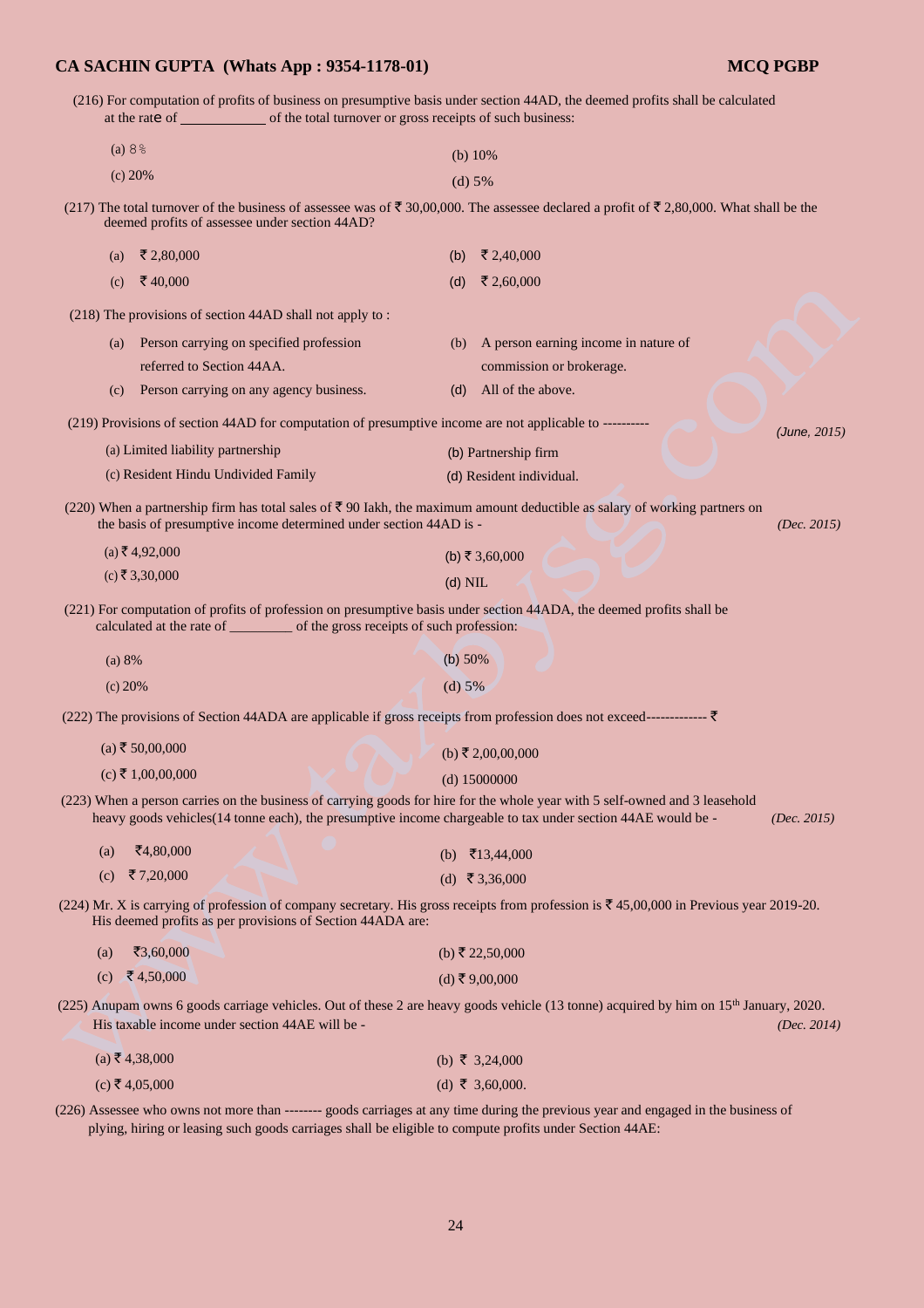| $(a)$ 10 | (b) 8    |
|----------|----------|
| (c) 6    | (d) $15$ |

(227) For computing deemed profits under section 44AE in case of goods carriage being a goods vehicle other than heavy good vehicle the amount with which per vehicle per month has to be multiplied is:

| (a) ₹ 10,000 | (b) ₹7,500     |
|--------------|----------------|
| (c) ₹ 50,000 | (d) ₹ 1,50,000 |

(228) For computing deemed profits under section 44AE in case of goods carriage other than a heavy goods vehicle the amount with which per vehicle per month has to be multiplied is:

| (a) $\bar{x}10,000$ | (b) $\bar{z}5,000$ |
|---------------------|--------------------|
| (c) ₹ 50,000        | (d) ₹7,500         |

(229) An assessee was engaged in the business of plying, hiring or leasing of goods carriages. He held 4 heavy goods vehicle (15 tonne) for the entire year and three goods carriage other than heavy goods vehicle which were acquired on 15th July 2019. Compute the deemed profits u/s 44AE.

| (a) ₹9,22,500          |  | (b) $\bar{\xi}$ 5,00,000 |
|------------------------|--|--------------------------|
| (c) $\bar{z}$ 4.20.000 |  | (d) ₹3,78,000            |

(230) An assessee was engaged in the business of plying, hiring or leasing of goods carriages. He owned 6 light goods vehicle for the entire year. He claimed amount to have been actually earned from such vehicle(s)  $\overline{53,80,000}$ . Compute the deemed profits u/ s 44AE.

| (a) ₹ 5,40,000 | (b) $\bar{\tau}$ 3,80,000 |
|----------------|---------------------------|
| (c) ₹ 20,000   | (d) ₹ 3,70,000            |